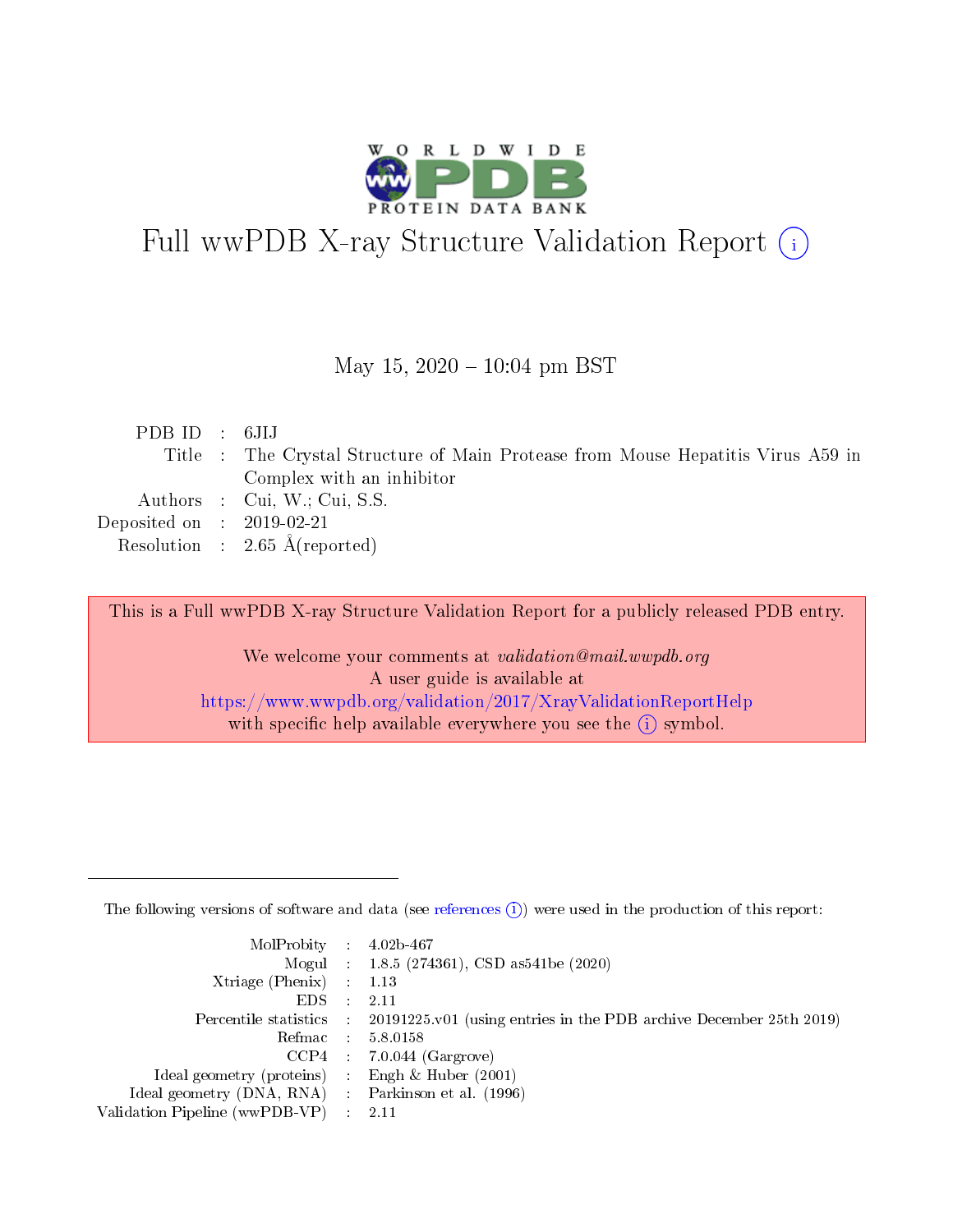# 1 [O](https://www.wwpdb.org/validation/2017/XrayValidationReportHelp#overall_quality)verall quality at a glance  $(i)$

The following experimental techniques were used to determine the structure: X-RAY DIFFRACTION

The reported resolution of this entry is 2.65 Å.

Percentile scores (ranging between 0-100) for global validation metrics of the entry are shown in the following graphic. The table shows the number of entries on which the scores are based.



| Metric                | Whole archive<br>$(\#\text{Entries})$ | Similar resolution<br>$(\#\text{Entries},\,\text{resolution}\,\,\text{range}(\textup{\AA}))$ |  |  |
|-----------------------|---------------------------------------|----------------------------------------------------------------------------------------------|--|--|
| $R_{free}$            | 130704                                | $1332(2.68-2.64)$                                                                            |  |  |
| Clashscore            | 141614                                | $1374(2.68-2.64)$                                                                            |  |  |
| Ramachandran outliers | 138981                                | $1349(2.68-2.64)$                                                                            |  |  |
| Sidechain outliers    | 138945                                | $1349(2.68-2.64)$                                                                            |  |  |
| RSRZ outliers         | 127900                                | $1318(2.68-2.64)$                                                                            |  |  |

The table below summarises the geometric issues observed across the polymeric chains and their fit to the electron density. The red, orange, yellow and green segments on the lower bar indicate the fraction of residues that contain outliers for  $>=3, 2, 1$  and 0 types of geometric quality criteria respectively. A grey segment represents the fraction of residues that are not modelled. The numeric value for each fraction is indicated below the corresponding segment, with a dot representing fractions  $\epsilon=5\%$  The upper red bar (where present) indicates the fraction of residues that have poor fit to the electron density. The numeric value is given above the bar.

| Mol            | Chain       | Length           | Quality of chain |     |     |                          |
|----------------|-------------|------------------|------------------|-----|-----|--------------------------|
|                | А           | 301              | 3%<br>78%        |     | 20% | $\bullet$ $\bullet$      |
|                | B           | 301              | $2\%$<br>84%     |     | 14% | ٠<br>$\bullet$ $\bullet$ |
|                | $\rm C$     | 301              | 4%<br>82%        |     | 17% | п<br>$\bullet$           |
| $\overline{2}$ | D           | $\sqrt{6}$       | 50%              | 33% | 17% |                          |
| $\overline{2}$ | E           | $\boldsymbol{6}$ | 50%              | 33% | 17% |                          |
| റ              | $\mathbf F$ | 6                | 33%              | 67% |     |                          |

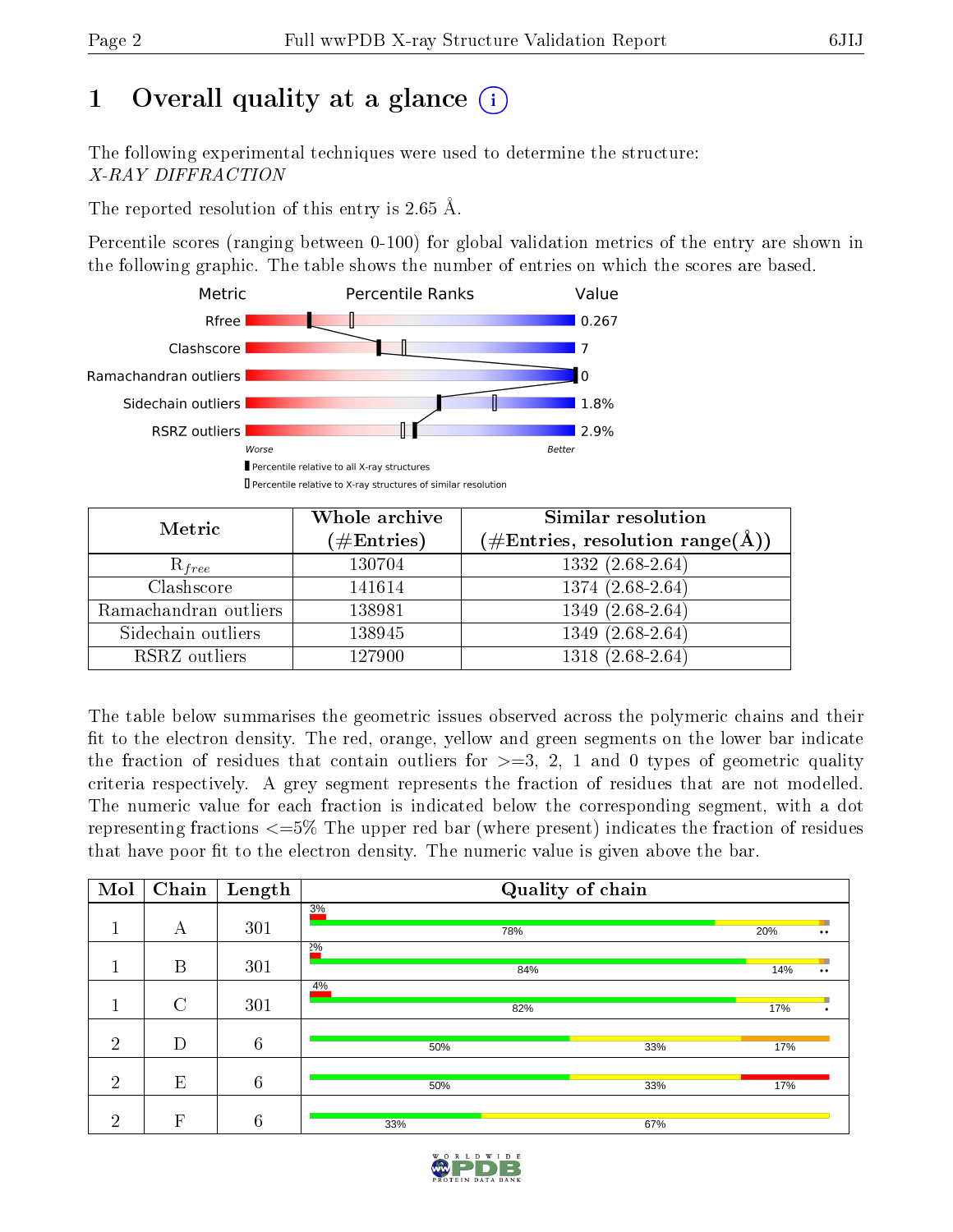The following table lists non-polymeric compounds, carbohydrate monomers and non-standard residues in protein, DNA, RNA chains that are outliers for geometric or electron-density-fit criteria:

|               |  |  | Mol   Type   Chain   Res   Chirality   Geometry   Clashes   Electron density |
|---------------|--|--|------------------------------------------------------------------------------|
| $2 \quad 02J$ |  |  |                                                                              |

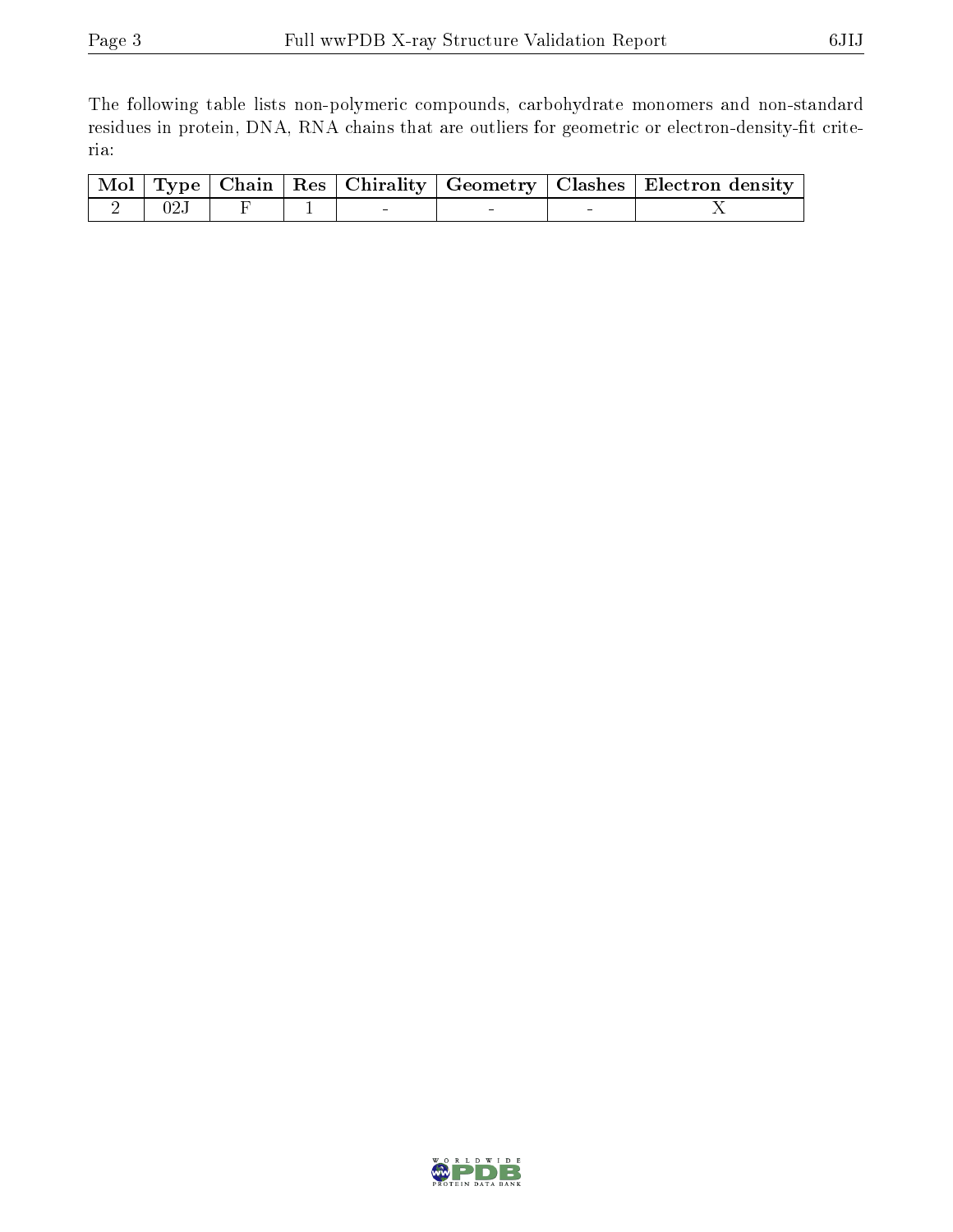# 2 Entry composition (i)

There are 3 unique types of molecules in this entry. The entry contains 7002 atoms, of which 0 are hydrogens and 0 are deuteriums.

In the tables below, the ZeroOcc column contains the number of atoms modelled with zero occupancy, the AltConf column contains the number of residues with at least one atom in alternate conformation and the Trace column contains the number of residues modelled with at most 2 atoms.

| Mol | Chain <sup>1</sup> | Residues |       | Atoms          |     |     | $ZeroOcc \   \$ AltConf | $\lceil \text{Trace} \rceil$ |  |
|-----|--------------------|----------|-------|----------------|-----|-----|-------------------------|------------------------------|--|
|     |                    | 297      | Total | $\mathcal{C}$  | N   |     | S                       |                              |  |
|     |                    |          | 2279  | 1445           | 377 | 435 | 22                      |                              |  |
|     |                    | 298      | Total | $\overline{C}$ | -N  |     | -S                      |                              |  |
|     |                    |          | 2286  | 1450           | 378 | 436 | 22                      |                              |  |
|     |                    |          | Total | $\mathcal{C}$  | N   |     | <sub>S</sub>            |                              |  |
|     | 297                | 2279     | 1445  | 377            | 435 | 22  |                         |                              |  |

Molecule 1 is a protein called Replicative polyprotein 1ab.

| There are 9 discrepancies between the modelled and reference sequences: |  |  |  |
|-------------------------------------------------------------------------|--|--|--|
|                                                                         |  |  |  |

| Chain         | Residue | Modelled   | Actual     | Comment  | Reference  |
|---------------|---------|------------|------------|----------|------------|
| Β             |         |            | <b>SER</b> | deletion | UNP Q66WN6 |
| В             | 2       |            | ALA        | deletion | UNP Q66WN6 |
| Β             | 282     | PHE        | <b>LEU</b> | conflict | UNP Q66WN6 |
| C             | ?       |            | <b>SER</b> | deletion | UNP Q66WN6 |
| $\mathcal{C}$ | ?       |            | ALA        | deletion | UNP Q66WN6 |
| $\rm C$       | 282     | <b>PHE</b> | LEU        | conflict | UNP Q66WN6 |
| А             | ?       |            | <b>SER</b> | deletion | UNP Q66WN6 |
| А             | ?       |            | ALA        | deletion | UNP Q66WN6 |
| А             | 282     | <b>PHE</b> | LEU        | conflict | UNP Q66WN6 |

Molecule 2 is a protein called 02J-ALA-VAL-LEU-PJE-010.

| $\text{Mol}$ |   | $\mid$ Chain $\mid$ Residues | <b>Atoms</b>                | $ZeroOcc \mid AltConf \mid Trace$ |  |
|--------------|---|------------------------------|-----------------------------|-----------------------------------|--|
|              |   |                              | Total C N O<br>49 35 6 8    |                                   |  |
|              | E |                              | Total C N O<br>35 6 8<br>49 |                                   |  |
|              |   |                              | Total C N O<br>35 6<br>49   |                                   |  |

• Molecule 3 is water.

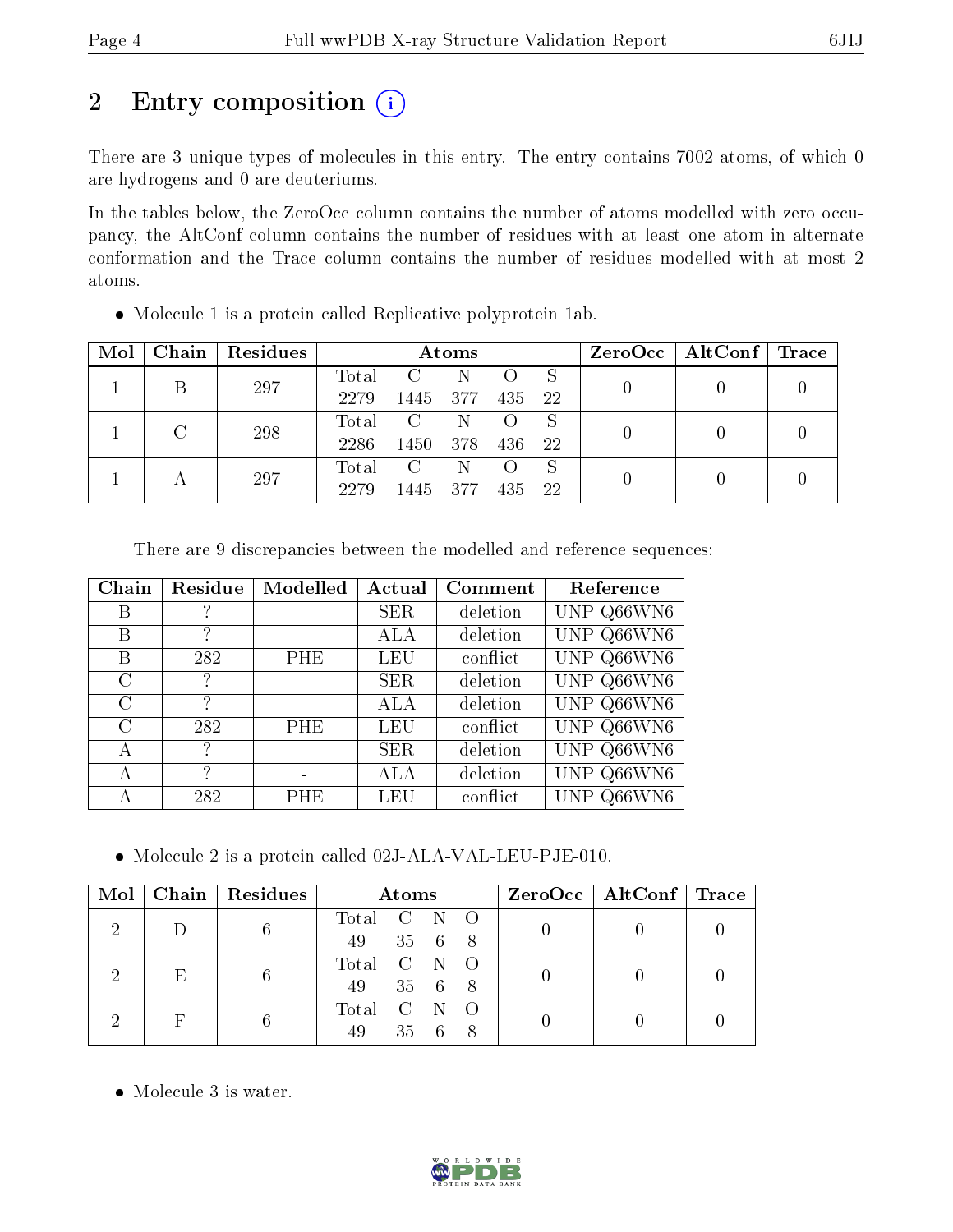|   | Mol   Chain   Residues | Atoms         | ZeroOcc   AltConf |
|---|------------------------|---------------|-------------------|
|   |                        | Total O       |                   |
| २ |                        | Total O       |                   |
|   |                        | Total O<br>h. |                   |

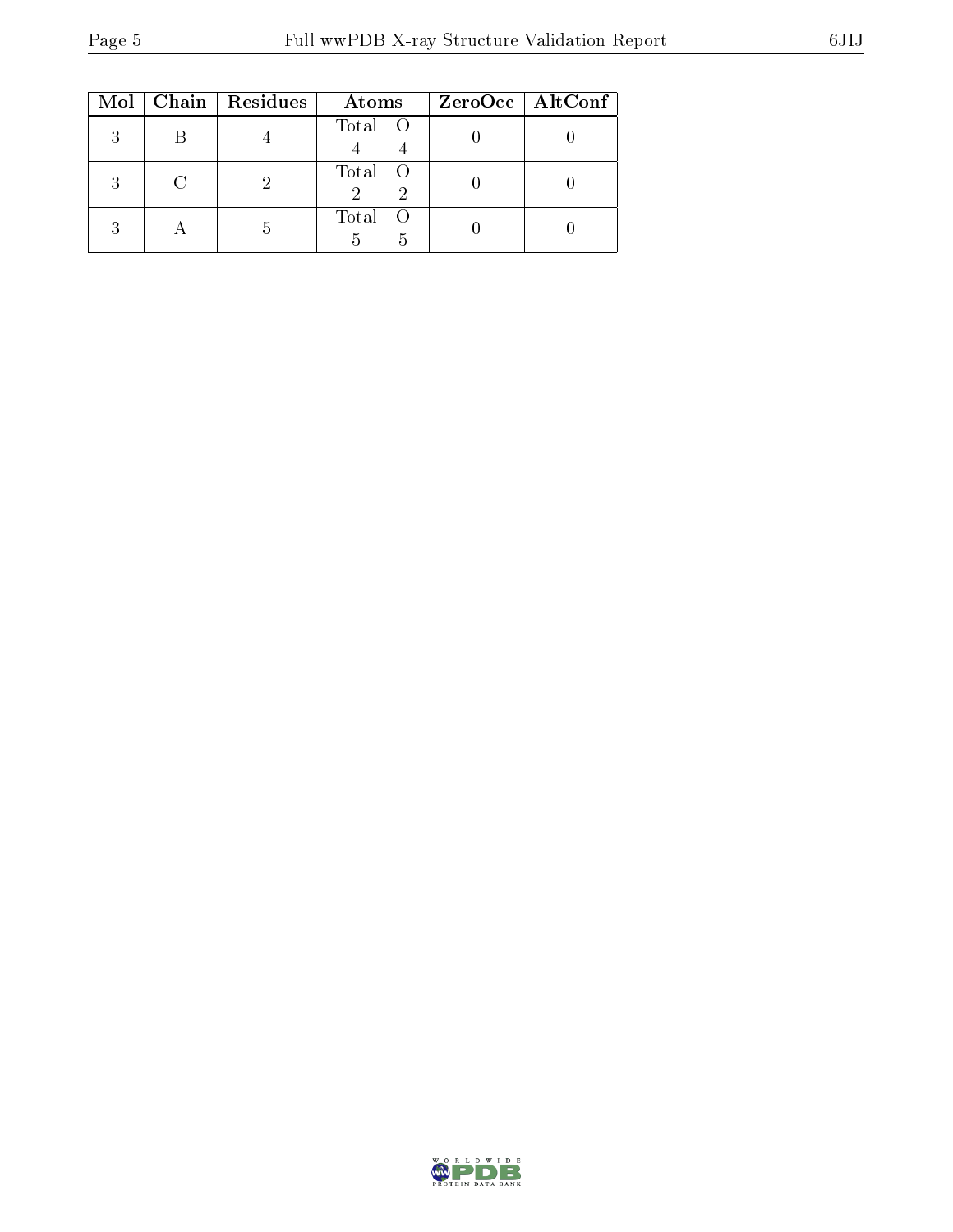Chain D:

50%

# 3 Residue-property plots  $(i)$

These plots are drawn for all protein, RNA and DNA chains in the entry. The first graphic for a chain summarises the proportions of the various outlier classes displayed in the second graphic. The second graphic shows the sequence view annotated by issues in geometry and electron density. Residues are color-coded according to the number of geometric quality criteria for which they contain at least one outlier: green  $= 0$ , yellow  $= 1$ , orange  $= 2$  and red  $= 3$  or more. A red dot above a residue indicates a poor fit to the electron density (RSRZ  $> 2$ ). Stretches of 2 or more consecutive residues without any outlier are shown as a green connector. Residues present in the sample, but not in the model, are shown in grey.



33%

D E

17%

• Molecule 1: Replicative polyprotein 1ab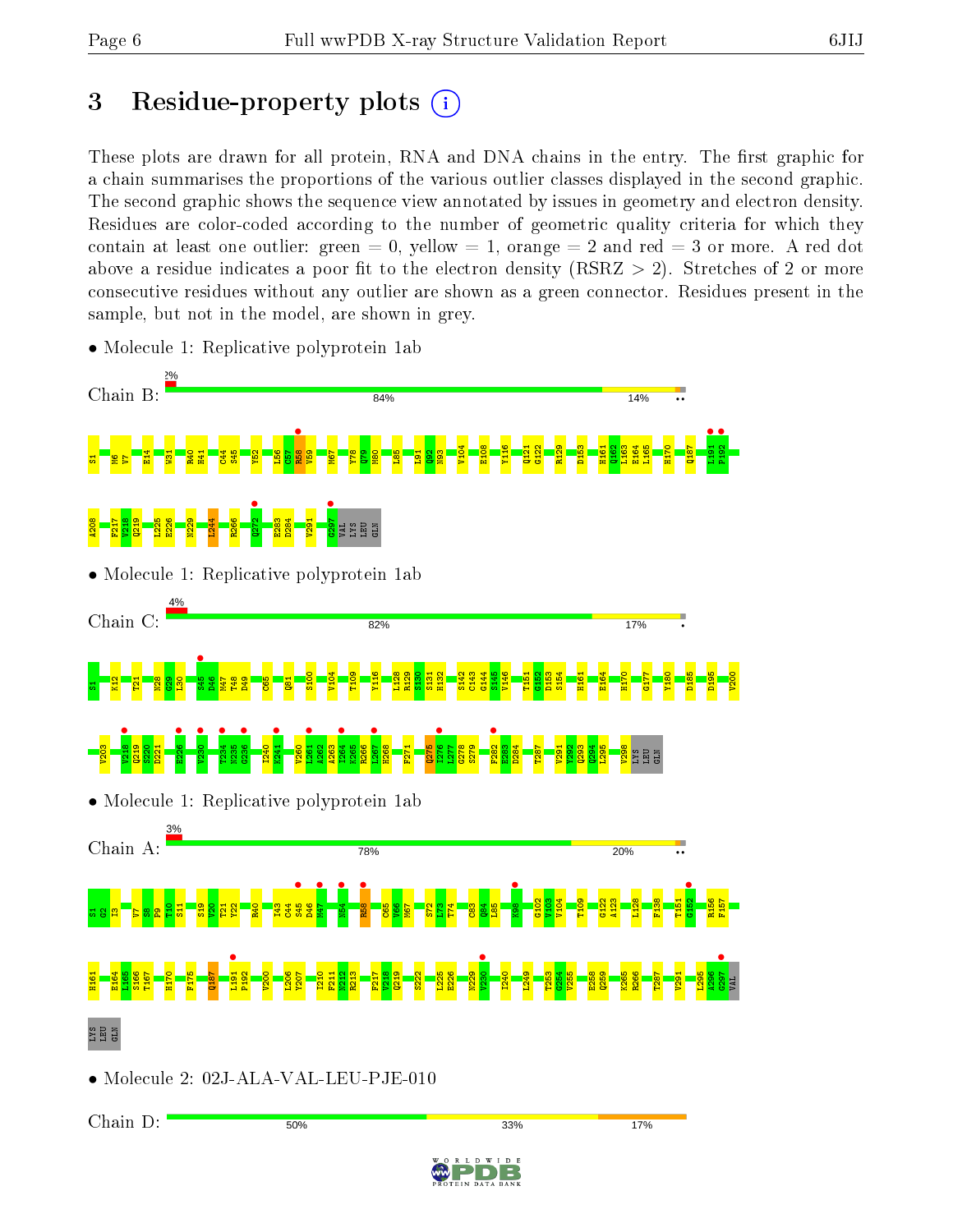## <mark>។ ក្នុង ន</mark>ន

 $\bullet$  Molecule 2: 02J-ALA-VAL-LEU-PJE-010

| Chain E:                                         | 50%                                   | 33% | 17% |
|--------------------------------------------------|---------------------------------------|-----|-----|
| $\frac{3}{2}$ $\frac{5}{4}$ $\frac{1}{2}$<br>공알통 |                                       |     |     |
|                                                  | • Molecule 2: 02J-ALA-VAL-LEU-PJE-010 |     |     |
| Chain $F$ :                                      | 33%                                   | 67% |     |
| 공유물                                              |                                       |     |     |

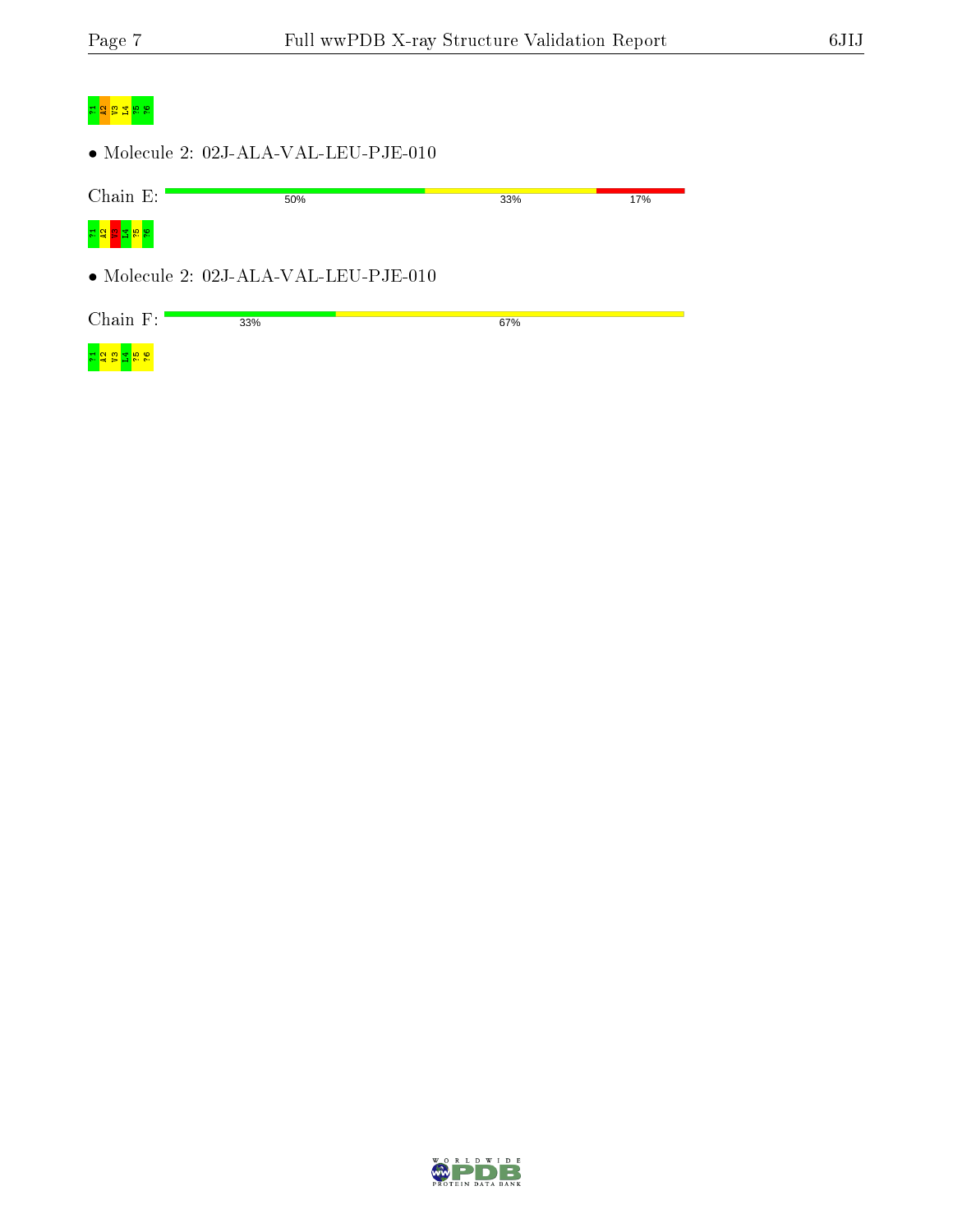# 4 Data and refinement statistics  $(i)$

| Property                                                         | Value                                      | Source     |
|------------------------------------------------------------------|--------------------------------------------|------------|
| Space group                                                      | C121                                       | Depositor  |
| Cell constants                                                   | 167.79Å<br>64.03Å<br>117.95Å               | Depositor  |
| a, b, c, $\alpha$ , $\beta$ , $\gamma$                           | $125.97^{\circ}$ 90.00°<br>$90.00^{\circ}$ |            |
| Resolution $(A)$                                                 | $36.96 - 2.65$                             | Depositor  |
|                                                                  | $36.96 = 2.65$                             | <b>EDS</b> |
| % Data completeness                                              | 99.3 (36.96-2.65)                          | Depositor  |
| (in resolution range)                                            | 99.4 (36.96-2.65)                          | <b>EDS</b> |
| $R_{merge}$                                                      | (Not available)                            | Depositor  |
| $\mathrm{R}_{sym}$                                               | (Not available)                            | Depositor  |
| $\langle I/\sigma(I) \rangle^{-1}$                               | 2.31 (at $2.65\text{\AA}$ )                | Xtriage    |
| Refinement program                                               | PHENIX (1.14 3260: ???)                    | Depositor  |
|                                                                  | , 0.270<br>0.226                           | Depositor  |
| $R, R_{free}$                                                    | $0.225$ ,<br>0.267                         | DCC        |
| $R_{free}$ test set                                              | $1503$ reflections $(5.06\%)$              | wwPDB-VP   |
| Wilson B-factor $(A^2)$                                          | 59.5                                       | Xtriage    |
| Anisotropy                                                       | 0.709                                      | Xtriage    |
| Bulk solvent $k_{sol}(\text{e}/\text{A}^3), B_{sol}(\text{A}^2)$ | $0.32$ , 39.8                              | <b>EDS</b> |
| $L$ -test for twinning <sup>2</sup>                              | $< L >$ = 0.49, $< L2$ > = 0.33            | Xtriage    |
| Estimated twinning fraction                                      | $\overline{\text{No}}$ twinning to report. | Xtriage    |
| $F_o, F_c$ correlation                                           | 0.93                                       | <b>EDS</b> |
| Total number of atoms                                            | 7002                                       | wwPDB-VP   |
| Average B, all atoms $(A^2)$                                     | 65.0                                       | wwPDB-VP   |

Xtriage's analysis on translational NCS is as follows: The largest off-origin peak in the Patterson function is  $4.91\%$  of the height of the origin peak. No significant pseudotranslation is detected.

<sup>&</sup>lt;sup>2</sup>Theoretical values of  $\langle |L| \rangle$ ,  $\langle L^2 \rangle$  for acentric reflections are 0.5, 0.333 respectively for untwinned datasets, and 0.375, 0.2 for perfectly twinned datasets.



<span id="page-7-1"></span><span id="page-7-0"></span><sup>1</sup> Intensities estimated from amplitudes.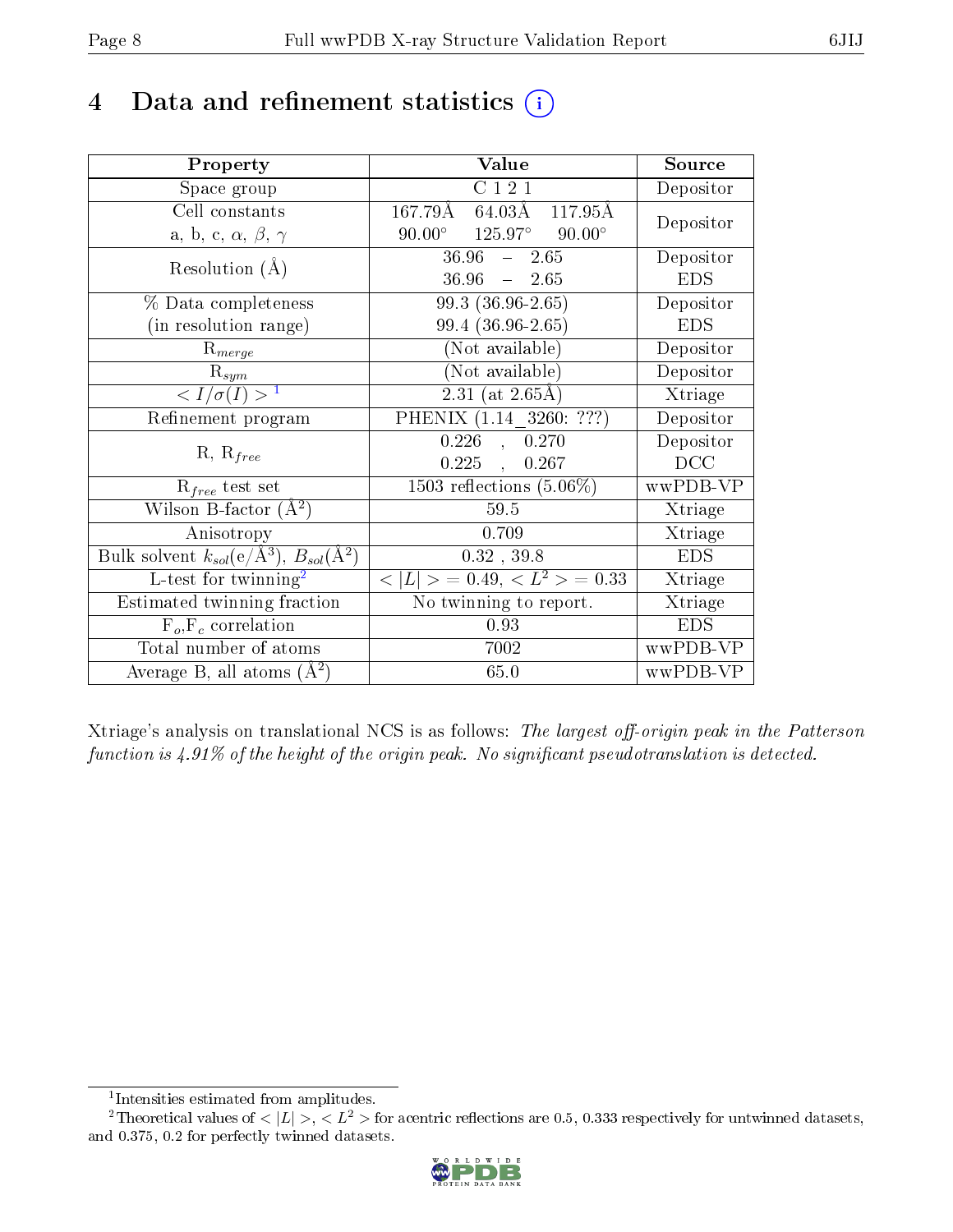# 5 Model quality  $(i)$

## 5.1 Standard geometry  $(i)$

Bond lengths and bond angles in the following residue types are not validated in this section: 010, PJE, 02J

The Z score for a bond length (or angle) is the number of standard deviations the observed value is removed from the expected value. A bond length (or angle) with  $|Z| > 5$  is considered an outlier worth inspection. RMSZ is the root-mean-square of all Z scores of the bond lengths (or angles).

| Mol            | Chain |      | <b>Bond lengths</b>               | Bond angles |                               |
|----------------|-------|------|-----------------------------------|-------------|-------------------------------|
|                |       | RMSZ | Z   > 5                           | RMSZ        | # $ Z  > 5$                   |
|                | А     | 0.29 | 0/2331                            | 0.50        | 0/3173                        |
|                | В     | 0.29 | 0/2331                            | 0.51        | $\overline{1/3173}$ $(0.0\%)$ |
|                | C     | 0.35 | 0/2338                            | 0.54        | /3183<br>0                    |
| $\overline{2}$ |       | 2.09 | $(10.5\%)$<br>2/19                | 1.29        | 0/25                          |
| 2              | F,    | 2.07 | $(10.5\%)$<br>2/19                | 1.22        | 0/25                          |
| 2              | F     | 2.11 | $(10.5\%)$<br>$^{\prime}19$<br>2/ | 1.34        | $^{\prime}25$                 |
|                |       | 0.36 | $(0.1\%)$<br>$^{\prime}7057$<br>6 | 0.53        | $(0.0\%)$<br>$^\prime 9604$   |

All (6) bond length outliers are listed below:

| Mol            | Chain | Res | Type         | Atoms | Z    | Observed $(A)$ | Ideal(A) |
|----------------|-------|-----|--------------|-------|------|----------------|----------|
| 2              |       | 2   | VAL          | $C-N$ | 6.42 | 1.48           | 1.34     |
| $\overline{2}$ |       | 9   | VAL          | $C-N$ | 6.24 | 1.48           | 1.34     |
| റ              | E     | 2   | VAL          | $C-N$ | 6.19 | 1.48           | 1.34     |
| 2              | F     | 2   |              | $C-N$ | 5.25 | 1.46           | 1.34     |
| റ              |       | 2   | $_{\rm ALA}$ | $C-N$ | 5.16 | 1.46           | 1.34     |
| റ              | E     | 9   |              | C-N   | 5.14 | 1.45           | $1.34\,$ |

All (1) bond angle outliers are listed below:

| $\mod$ | Chain   Res   Type |  | Atoms                       | $\perp$ Observed( <sup>o</sup> )   Ideal( <sup>o</sup> ) |  |
|--------|--------------------|--|-----------------------------|----------------------------------------------------------|--|
|        |                    |  | 244   LEU   CA-CB-CG   7.56 | 132 68                                                   |  |

There are no chirality outliers.

There are no planarity outliers.

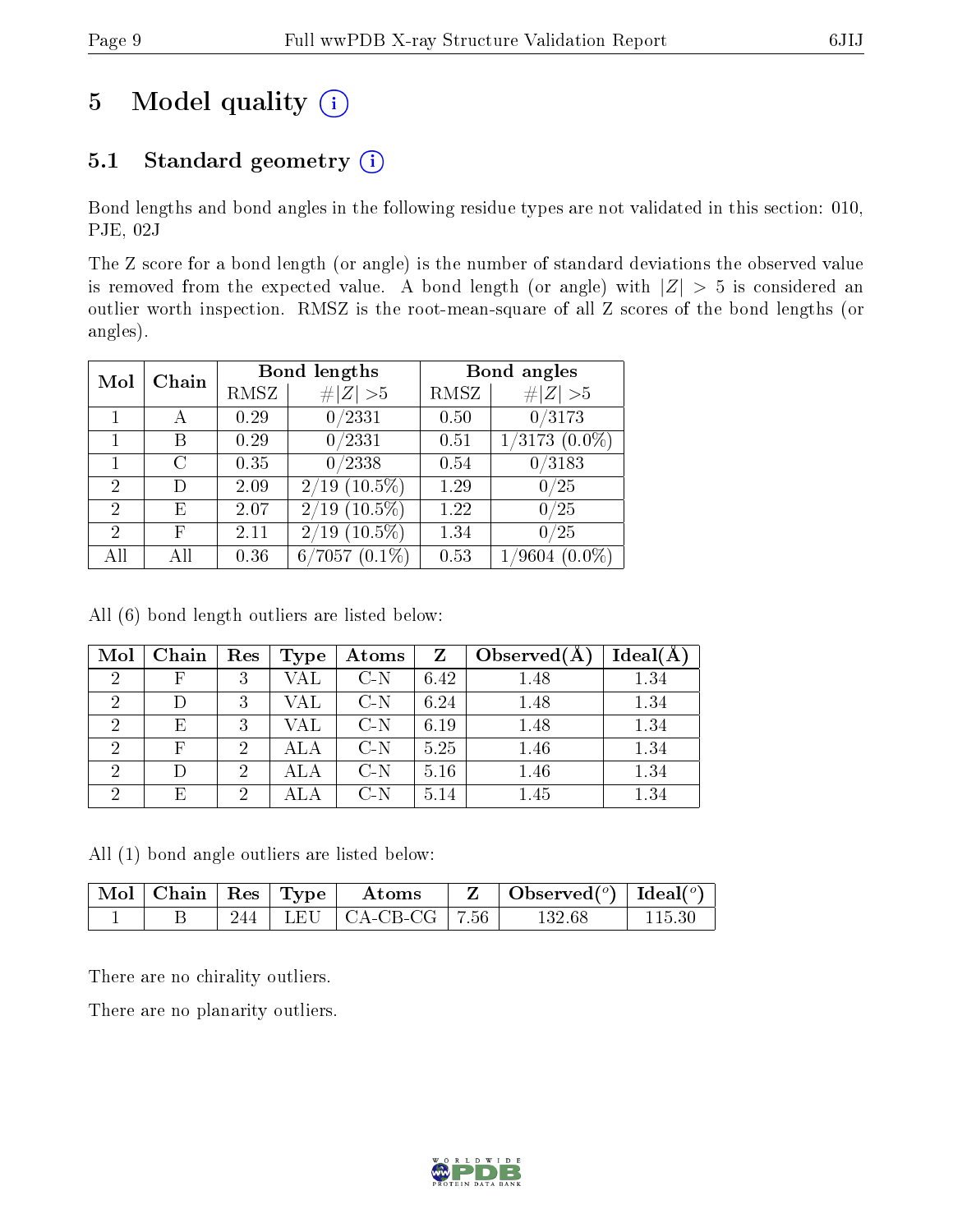#### 5.2 Too-close contacts  $(i)$

In the following table, the Non-H and H(model) columns list the number of non-hydrogen atoms and hydrogen atoms in the chain respectively. The H(added) column lists the number of hydrogen atoms added and optimized by MolProbity. The Clashes column lists the number of clashes within the asymmetric unit, whereas Symm-Clashes lists symmetry related clashes.

| Mol | Chain | Non-H $ $ | H (model) | H(added) | Clashes | <b>Symm-Clashes</b> |
|-----|-------|-----------|-----------|----------|---------|---------------------|
|     |       | 2279      |           | 2225     | 41      |                     |
|     | В     | 2279      |           | 2225     | 30      |                     |
|     | ⌒     | 2286      |           | 2234     | 34      |                     |
| 2   |       | 49        |           | 45       | 3       |                     |
| 2   | Ε     | 49        |           | 45       | 2       |                     |
| 2   | F     | 49        |           | 45       | റ       | റ                   |
| 3   | А     | 5         |           |          |         |                     |
| 3   | В     |           |           |          |         |                     |
| 3   | ⌒     | റ         |           |          |         |                     |
|     | Αll   | 7002      |           | 6819     | 99      | റ                   |

The all-atom clashscore is defined as the number of clashes found per 1000 atoms (including hydrogen atoms). The all-atom clashscore for this structure is 7.

All (99) close contacts within the same asymmetric unit are listed below, sorted by their clash magnitude.

| $Atom-1$             | Atom-2               | Interatomic    | Clash         |
|----------------------|----------------------|----------------|---------------|
|                      |                      | distance $(A)$ | overlap $(A)$ |
| 1:C:275:GLN:HG3      | 1:C:278:GLY:HA2      | 1.29           | 1.09          |
| 1:B:163:LEU:HD21     | 2:D:2:ALA:HB1        | 1.64           | 0.80          |
| 1: A:191:LEU:HD22    | 1:A:192:PRO:HD2      | 1.66           | 0.77          |
| 1:C:275:GLN:HG3      | 1:C:278:GLY:CA       | 2.14           | 0.76          |
| 1:B:1:SER:OG         | 1: A: 138: PHE: O    | 2.04           | 0.75          |
| 1: A: 253: THR: HG23 | 1: A:255: VAL:H      | 1.51           | 0.74          |
| 1:B:7:VAL:HG21       | 1: A: 7: VAL: HG21   | 1.70           | 0.71          |
| 1:C:275:GLN:HB2      | 1:C:279:SER:N        | 2.06           | 0.70          |
| 1:A:104:VAL:HG23     | 1: A: 128: LEU: HD22 | 1.75           | 0.68          |
| 1:C:104:VAL:HG13     | 1:C:128:LEU:HD22     | 1.75           | 0.67          |
| 1: A:44: CYS:SG      | 1:A:45:SER:N         | 2.68           | 0.66          |
| 1:B:163:LEU:HD22     | 1:B:165:LEU:HD23     | 1.78           | 0.66          |
| 1:B:226:GLU:HA       | 1:B:229:ASN:HD22     | 1.60           | 0.66          |
| 1:C:221:ASP:OD1      | 1:C:266:ARG:NH1      | 2.29           | 0.65          |
| 1:B:116:TYR:HD2      | 1:B:121:GLN:HG3      | 1.62           | 0.65          |
| 1:C:164:GLU:HB3      | 2: E:3: VAL:HG23     | 1.77           | 0.65          |
| 1:C:275:GLN:HB2      | 1:C:279:SER:H        | 1.66           | 0.60          |
| 1:C:200:VAL:HG12     | 1:C:240:ILE:HG13     | 1.82           | 0.60          |

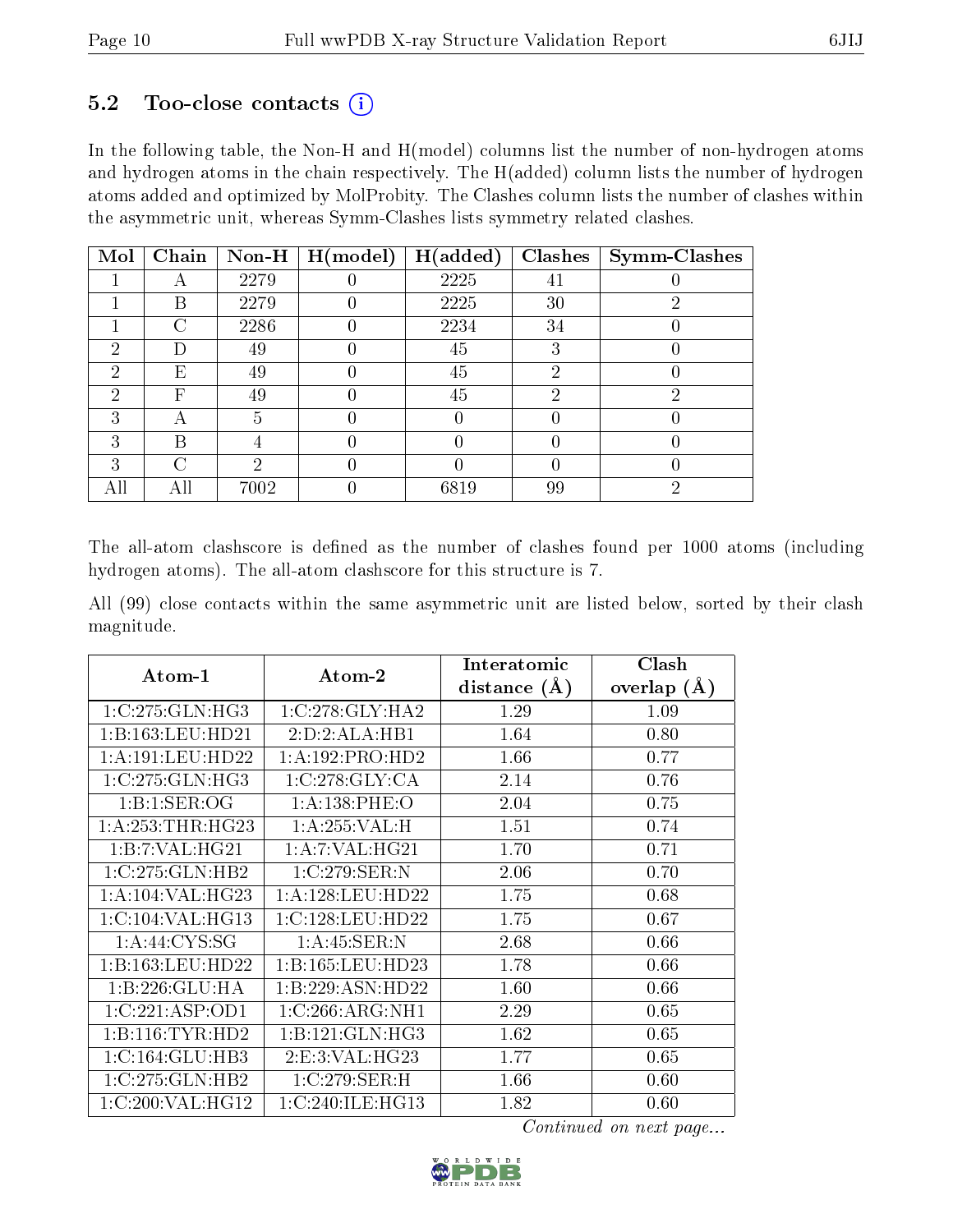| Continuea from previous page |                              | Interatomic       | Clash         |
|------------------------------|------------------------------|-------------------|---------------|
| Atom-1                       | Atom-2                       | distance $(A)$    | overlap $(A)$ |
| 1:A:40:ARG:HA                | 1: A:85:LEU:HG               | 1.83              | 0.59          |
| 1:C:219:GLN:HB2              | 1:C:266:ARG:NH1              | $\overline{2.18}$ | 0.58          |
| 1: A:222: SER:HB3            | 1:A:258:GLU:HB3              | 1.87              | 0.56          |
| 1: A:207:TYR:CE1             | 1: A: 253: THR: HG21         | 2.41              | 0.55          |
| 1:A:217:PHE:O                | $1:A:266:ARG:\overline{NH2}$ | 2.37              | 0.55          |
| 1:C:271:PHE:CD1              | 1:C:271:PHE:N                | 2.73              | 0.55          |
| 1:B:217:PHE:O                | 1:B:266:ARG:NH2              | 2.40              | 0.55          |
| 1:C:293:GLN:O                | 1:C:298:VAL:HB               | 2.08              | 0.54          |
| 1:C:30:LEU:HD13              | 1:C:146:VAL:HG11             | 1.90              | 0.54          |
| 1:C:219:GLN:HB2              | 1:C:266:ARG:HH12             | 1.73              | 0.53          |
| 1:C:185:ASP:OD1              | 1:C:185:ASP:N                | 2.42              | 0.53          |
| 1:C:129:ARG:NH2              | 1:C:284:ASP:OD2              | 2.38              | 0.53          |
| 1:B:225:LEU:HD12             | 1:B:225:LEU:H                | 1.73              | 0.53          |
| 1: A:207:TYR:HE1             | 1: A: 253: THR: HG21         | 1.75              | 0.52          |
| 1:B:14:GLU:OE1               | 1:A:11:SER:HB3               | 2.10              | 0.51          |
| 1:C:109:THR:HG23             | 1:C:287:THR:HG23             | 1.92              | 0.51          |
| 1:A:211:PHE:CD1              | 1:A:295:LEU:HD13             | 2.46              | 0.51          |
| 1:B:104:VAL:HG13             | 1:B:108:GLU:HB2              | 1.93              | 0.50          |
| 1:B:6:MET:HE3                | 1:A:122:GLY:HA3              | 1.94              | 0.50          |
| 1:C:151:THR:HG23             | 1: C: 154: SER: HB3          | 1.94              | 0.49          |
| 1:C:161:HIS:HE1              | 1: C: 170: HIS: HB3          | $\overline{1}.78$ | 0.49          |
| 1:A:200:VAL:HG22             | 1:A:240:ILE:HG13             | 1.94              | 0.49          |
| 1:C:203:VAL:HG13             | 1:C:260:VAL:HG21             | 1.95              | 0.49          |
| 1: A: 102: GLY: HA3          | 1: A: 156: ARG: HH11         | 1.77              | 0.49          |
| 1:B:129:ARG:NH2              | 1:B:284:ASP:OD2              | 2.42              | 0.49          |
| $1:B:40:ARG:\overline{HA}$   | 1: B: 85: LEU: HG            | 1.95              | 0.49          |
| 1:B:41:HIS:CD2               | 2:D:4:LEU:HD13               | 2.48              | 0.48          |
| 1:C:28:ASN:O                 | 1:C:144:GLY:HA3              | 2.13              | 0.48          |
| 1: A:166: SER:OG             | $1:A:167$ : THR: N           | 2.47              | 0.48          |
| 1:A:219:GLN:O                | 1: A:259: GLN: NE2           | 2.46              | 0.48          |
| 1:A:226:GLU:HA               | 1:A:229:ASN:HD22             | 1.78              | 0.47          |
| 1: A: 157: PHE: HB3          | 1: A:175: PHE:CE1            | 2.49              | 0.47          |
| 1:C:131:SER:N                | 1:C:195:ASP:OD1              | 2.46              | 0.47          |
| 1:B:7:VAL:HG22               | 1:A:123:ALA:O                | 2.15              | 0.47          |
| 1:B:163:LEU:HD23             | 1:B:164:GLU:N                | 2.30              | 0.46          |
| 1: A:109:THR:HG23            | 1: A:287:THR:HG23            | 1.97              | 0.46          |
| 1:B:226:GLU:OE1              | 1:B:229:ASN:ND2              | 2.49              | 0.46          |
| 1:C:47:MET:HG3               | 1:C:49:ASP:H                 | 1.79              | 0.46          |
| 1: B:44: CYS:O               | 1:B:45:SER:HB3               | 2.15              | 0.46          |
| $1:C:132:HI\overline{S:HB3}$ | 1:C:180:TYR:HB3              | 1.98              | 0.46          |
| 1: B:59: VAL:O               | 1:B:78:TYR:OH                | 2.26              | 0.46          |

Continued from previous page.

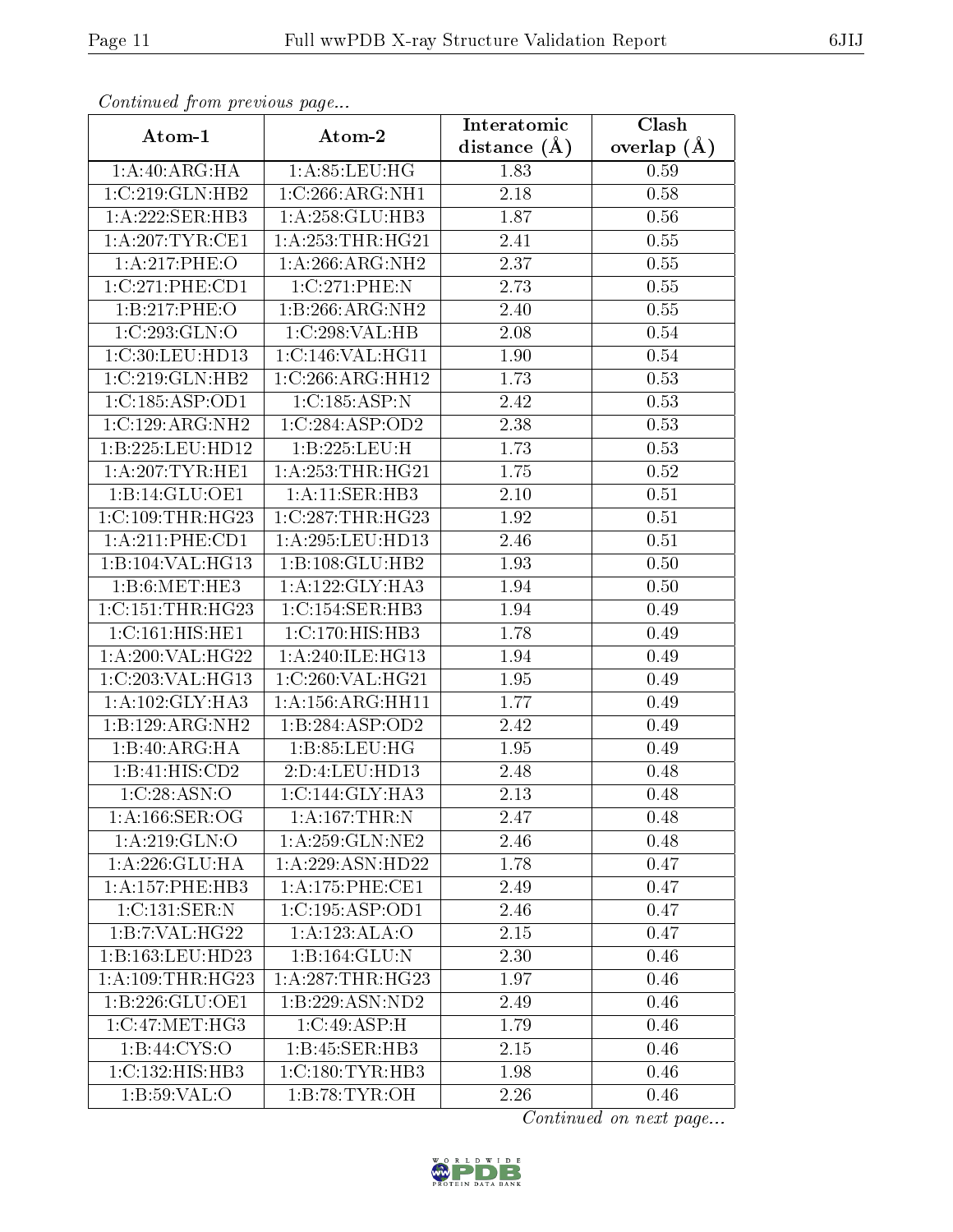| сонинией јтот ртеvиоиз раде |                      | Interatomic       | Clash         |  |
|-----------------------------|----------------------|-------------------|---------------|--|
| Atom-1                      | Atom-2               | distance $(A)$    | overlap $(A)$ |  |
| 1:A:161:HIS:HE1             | 1:A:170:HIS:HB3      | 1.82              | 0.45          |  |
| 1:B:56:LEU:HD22             | 1:B:78:TYR:HE2       | $\overline{1.82}$ | $0.45\,$      |  |
| 1: A:22:TYR:CD2             | 1:A:43:ILE:HA        | 2.52              | 0.45          |  |
| 1:B:31:TRP:CE2              | 1:B:93:ASN:HB2       | 2.52              | 0.45          |  |
| 1:C:161:HIS:CE1             | 1:C:170:HIS:HB3      | 2.52              | 0.44          |  |
| 1:B:225:LEU:O               | 1:B:229:ASN:ND2      | 2.50              | 0.44          |  |
| 1:B:41:HIS:NE2              | 2:D:4:LEU:HD13       | 2.33              | 0.44          |  |
| 1: A:44: CYS:C              | 1: A:46: ASP:H       | 2.21              | 0.44          |  |
| 1:B:122:GLY:HA2             | 1:A:9:PRO:HD3        | 2.00              | 0.44          |  |
| 1:C:21:THR:OG1              | 1:C:65:CYS:HB3       | 2.18              | 0.43          |  |
| 1: A:206:LEU:O              | 1:A:210:ILE:HG13     | 2.18              | 0.43          |  |
| 1:B:208:ALA:HB2             | 1:B:291:VAL:HG13     | 2.01              | 0.43          |  |
| 1:B:161:HIS:HE1             | 1:B:170:HIS:HB3      | 1.83              | 0.43          |  |
| 1:C:263:ALA:HA              | 1:C:266:ARG:HE       | 1.84              | 0.43          |  |
| 1:B:219:GLN:HG3             | 1:B:266:ARG:NH2      | 2.33              | 0.43          |  |
| 1:C:268:HIS:ND1             | 1:C:268:HIS:C        | 2.72              | 0.43          |  |
| 1:A:187:GLN:HE21            | 1:A:187:GLN:HB3      | 1.58              | 0.43          |  |
| 1:A:19:SER:OG               | 1: A:67: MET:HB2     | 2.19              | 0.42          |  |
| 1:B:40:ARG:HG3              | 1:B:52:TYR:CE1       | 2.55              | 0.42          |  |
| 1:C:81:GLN:O                | 1:C:177:GLY:HA3      | 2.19              | 0.42          |  |
| 1:C:143:CYS:HB2             | 2:E:5:PJE:H4         | $\overline{1}.47$ | 0.42          |  |
| 1:C:268:HIS:HA              | 1:C:282:PHE:CZ       | 2.54              | 0.42          |  |
| 1:A:291:VAL:O               | 1: A:295:LEU:HG      | 2.19              | 0.42          |  |
| 1:B:40:ARG:HD2              | 1:B:80:MET:HE2       | 2.01              | 0.42          |  |
| 1:C:12:LYS:NZ               | 1: C: 153: ASP:HA    | 2.34              | 0.41          |  |
| 1:A:213:ARG:HH11            | 1:A:213:ARG:HA       | 1.84              | 0.41          |  |
| 1: A:67: MET:SD             | 1:A:72:SER:OG        | 2.64              | 0.41          |  |
| 1:C:268:HIS:HA              | 1:C:282:PHE:CE2      | 2.56              | 0.41          |  |
| 1: A:225:LEU:O              | 1:A:229:ASN:ND2      | 2.53              | 0.41          |  |
| 1: A: 164: GLU: OE2         | $2:$ F:5:PJE:N6      | 2.53              | 0.41          |  |
| 1: A:40: ARG:HD3            | 1: A:83:CYS:HA       | 2.03              | 0.41          |  |
| 1:A:164:GLU:HB2             | $2:$ F:5:PJE:C29     | 2.51              | 0.41          |  |
| 1:A:249:LEU:O               | 1: A: 253: THR: HG22 | 2.21              | 0.40          |  |
| 1:B:58:ARG:HA               | 1:B:58:ARG:CZ        | 2.51              | 0.40          |  |
| 1:C:291:VAL:O               | 1:C:295:LEU:HG       | 2.20              | 0.40          |  |
| 1:A:265:LYS:H               | 1:A:265:LYS:HG2      | 1.72              | 0.40          |  |
| 1: A:58: ARG:HD2            | 1: A:58: ARG: HA     | 1.93              | 0.40          |  |
| 1: A:3: ILE: HD11           | 1:A:295:LEU:HD21     | 2.03              | 0.40          |  |
| 1: A:21:THR:HB              | 1:A:65:CYS:HB3       | 2.04              | 0.40          |  |
| 1:C:116:TYR:CZ              | 1:C:142:SER:HB3      | 2.57              | 0.40          |  |

Continued from previous page.

All (2) symmetry-related close contacts are listed below. The label for Atom-2 includes the sym-

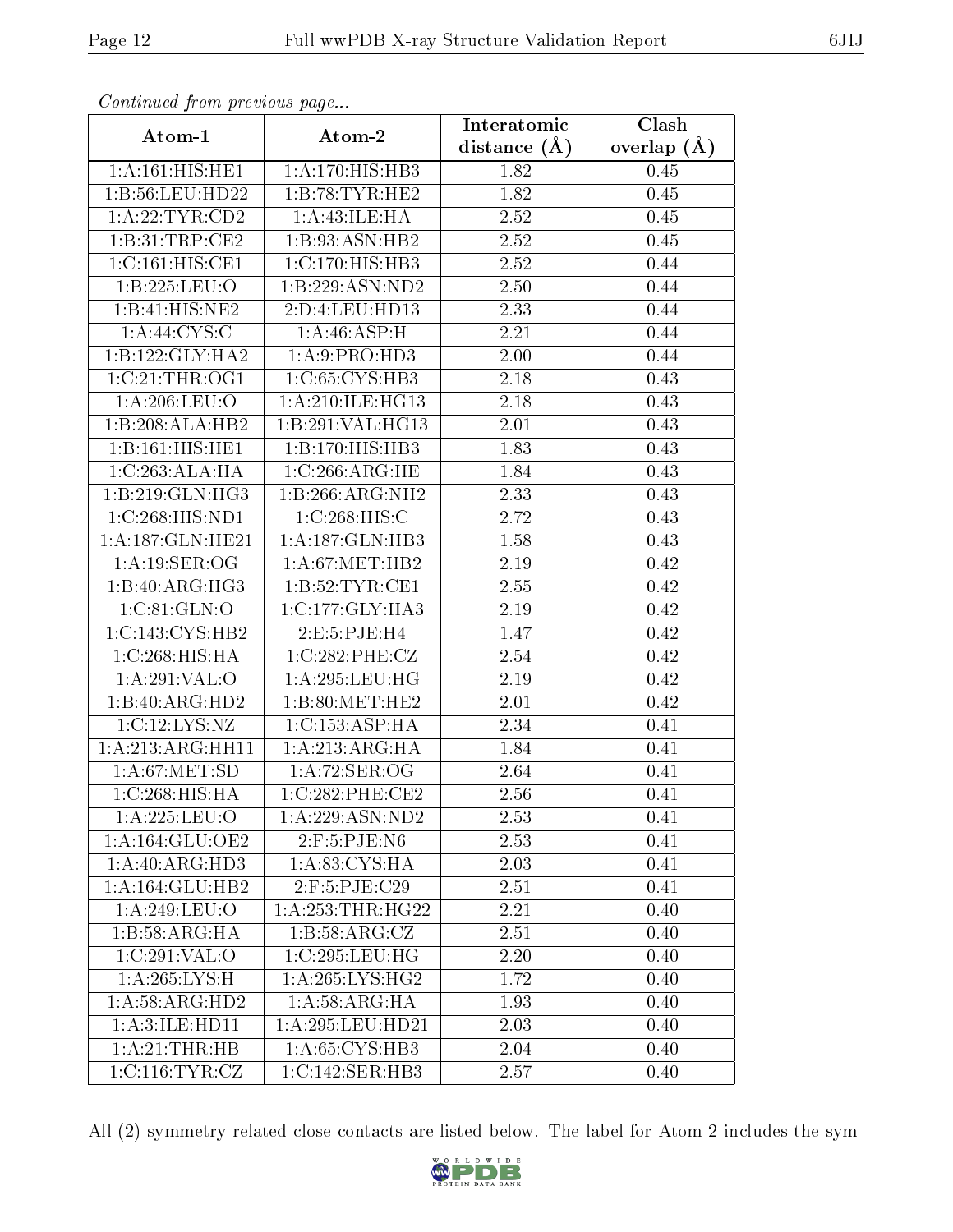| Atom-1          | Atom-2                | Interatomic<br>distance $(A)$ | Clash<br>overlap (Å |
|-----------------|-----------------------|-------------------------------|---------------------|
| 1:B:244:LEU:CD1 | 2:F:6:010:C3[2<br>555 | -50                           |                     |
| 1 B 244 LEU CD1 | $-2:$ F:6:010:C2l2    | .76                           |                     |

metry operator and encoded unit-cell translations to be applied.

## 5.3 Torsion angles (i)

#### 5.3.1 Protein backbone (i)

In the following table, the Percentiles column shows the percent Ramachandran outliers of the chain as a percentile score with respect to all X-ray entries followed by that with respect to entries of similar resolution.

The Analysed column shows the number of residues for which the backbone conformation was analysed, and the total number of residues.

| Mol            | Chain      | Analysed        | Favoured   | Allowed          | Outliers       | Percentiles |  |
|----------------|------------|-----------------|------------|------------------|----------------|-------------|--|
| 1              | А          | $295/301(98\%)$ | 275 (93%)  | 20 (7%)          | $\overline{0}$ | 100<br>100  |  |
|                | B          | $295/301(98\%)$ | 276 (94%)  | 19 (6%)          | $\overline{0}$ | 100<br>100  |  |
|                | $\rm C$    | $296/301(98\%)$ | 283 (96%)  | 13 $(4%)$        | $\overline{0}$ | 100<br>100  |  |
| $\overline{2}$ | D          | $1/6$ $(17%)$   | $1(100\%)$ | $\left( \right)$ | $\overline{0}$ | 100<br>100  |  |
| $\overline{2}$ | E          | $1/6$ (17%)     | $1(100\%)$ | 0                | $\overline{0}$ | 100<br>100  |  |
| $\overline{2}$ | $_{\rm F}$ | $1/6$ (17%)     | $1(100\%)$ | 0                | $\overline{0}$ | 100<br>100  |  |
| All            | All        | 889/921 (96%)   | 837 (94%)  | 52 $(6\%)$       | $\overline{0}$ | 100<br>100  |  |

There are no Ramachandran outliers to report.

#### 5.3.2 Protein sidechains  $(i)$

In the following table, the Percentiles column shows the percent sidechain outliers of the chain as a percentile score with respect to all X-ray entries followed by that with respect to entries of similar resolution.

The Analysed column shows the number of residues for which the sidechain conformation was analysed, and the total number of residues.

| Mol | ⊤ Chain | Rotameric   Outliers   Percentiles<br>Analysed |             |           |          |
|-----|---------|------------------------------------------------|-------------|-----------|----------|
|     |         | $259/263(98\%)$                                | $255(98\%)$ | $4(2\%)$  | 65 80    |
|     |         | $259/263(98\%)$                                | $253(98\%)$ | 6 $(2\%)$ | 68<br>50 |

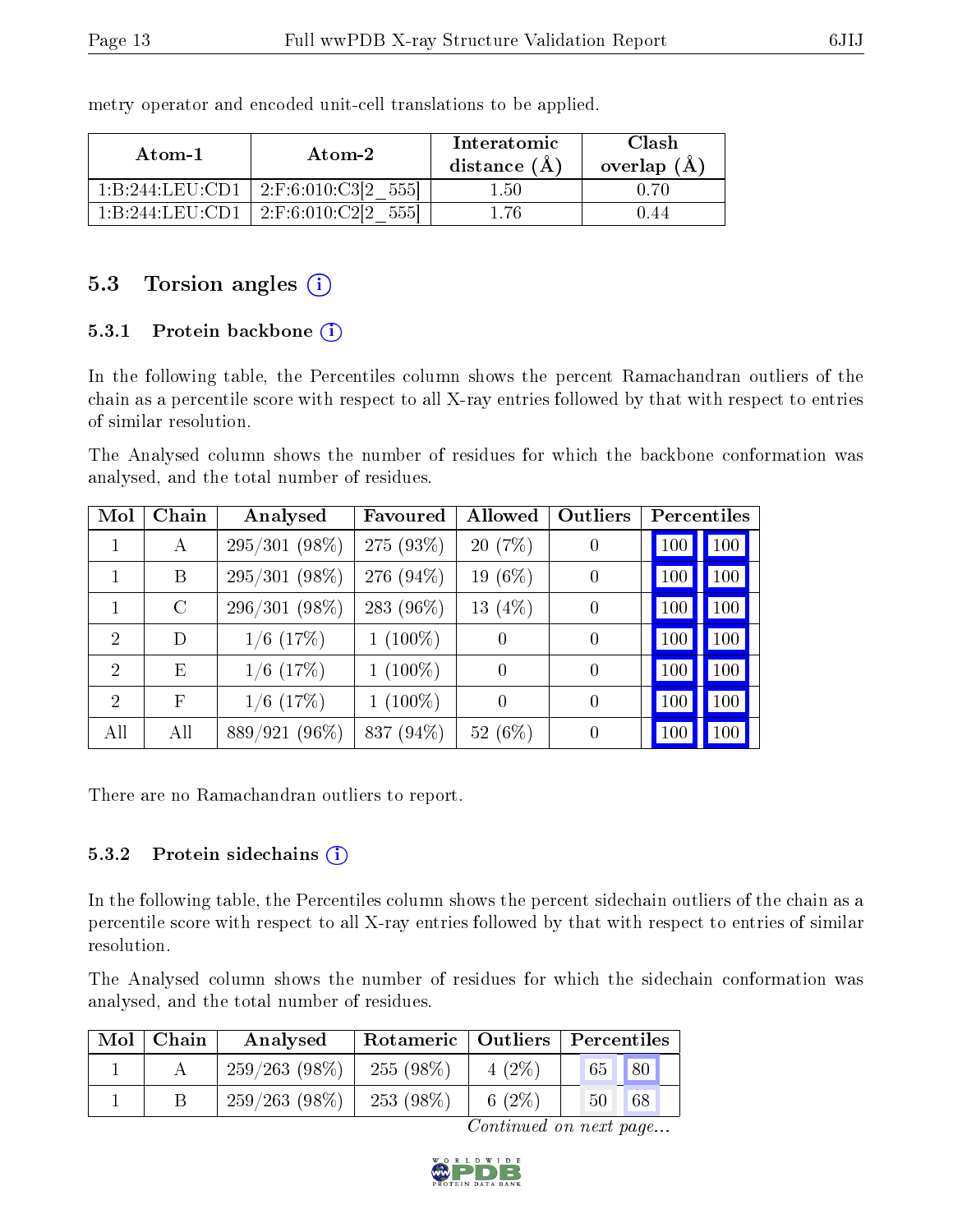| Mol            | Chain         | Analysed        | Rotameric    | Outliers | Percentiles |     |
|----------------|---------------|-----------------|--------------|----------|-------------|-----|
|                | $\mathcal{C}$ | $260/263$ (99%) | 257 $(99\%)$ | $3(1\%)$ | 71          | 84  |
| $\mathcal{P}$  | D             | $2/2$ (100%)    | $2(100\%)$   |          | 100         | 100 |
| $\mathcal{D}$  | E             | $2/2$ (100%)    | $1(50\%)$    | $(50\%)$ |             |     |
| $\overline{2}$ | $\mathbf{F}$  | $2/2$ (100\%)   | $2(100\%)$   |          | $100\,$     | 100 |
| All            | All           | 784/795 (99%)   | 770 (98%)    | 14 (2%)  | 59          | 75  |

Continued from previous page...

All (14) residues with a non-rotameric sidechain are listed below:

| Mol            | Chain              | Res | Type       |
|----------------|--------------------|-----|------------|
| $\mathbf 1$    | Β                  | 58  | ARG        |
| $\mathbf 1$    | В                  | 67  | MET        |
| 1              | В                  | 91  | LEU        |
| 1              | B                  | 153 | ASP        |
| 1              | В                  | 187 | <b>GLN</b> |
| $\mathbf{1}$   | B                  | 283 | GLU        |
| $\mathbf 1$    | $\overline{\rm C}$ | 48  | THR        |
| $\mathbf{1}$   | $\overline{C}$     | 100 | SER        |
| $\mathbf 1$    | $\overline{\rm C}$ | 275 | <b>GLN</b> |
| $\mathbf{1}$   | $\overline{A}$     | 58  | $\rm{ARG}$ |
| $\mathbf 1$    | А                  | 74  | THR        |
| $\mathbf 1$    | $\overline{A}$     | 151 | THR        |
| $\mathbf 1$    | А                  | 187 | GLN        |
| $\overline{2}$ | E                  | 3   | VAL        |

Some sidechains can be flipped to improve hydrogen bonding and reduce clashes. All (1) such sidechains are listed below:

| Mol | Chain | $\operatorname{Res}$ | Type |
|-----|-------|----------------------|------|
|     |       |                      |      |

#### 5.3.3 RNA (i)

There are no RNA molecules in this entry.

## 5.4 Non-standard residues in protein, DNA, RNA chains  $(i)$

6 non-standard protein/DNA/RNA residues are modelled in this entry.

In the following table, the Counts columns list the number of bonds (or angles) for which Mogul statistics could be retrieved, the number of bonds (or angles) that are observed in the model and

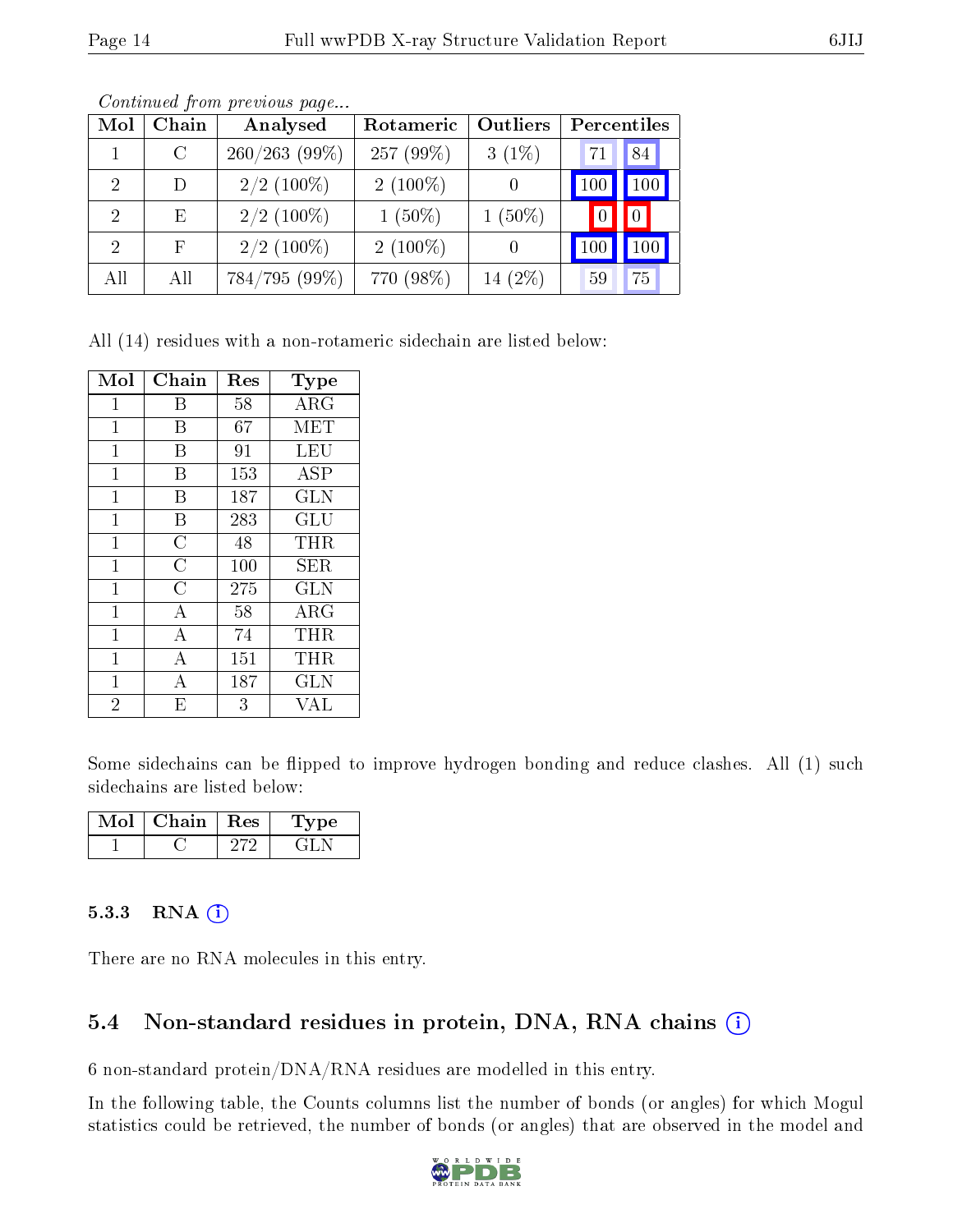the number of bonds (or angles) that are defined in the Chemical Component Dictionary. The Link column lists molecule types, if any, to which the group is linked. The Z score for a bond length (or angle) is the number of standard deviations the observed value is removed from the expected value. A bond length (or angle) with  $|Z| > 2$  is considered an outlier worth inspection. RMSZ is the root-mean-square of all Z scores of the bond lengths (or angles).

| Mol            |      | Link<br>Chain<br>Res |   |                |            | <b>Bond lengths</b> |         |             | Bond angles |        |             |
|----------------|------|----------------------|---|----------------|------------|---------------------|---------|-------------|-------------|--------|-------------|
|                | Type |                      |   |                |            | Counts              | RMSZ    | # $ Z  > 2$ | Counts      | RMSZ   | # $ Z  > 2$ |
| $\overline{2}$ | 02J  | F                    |   | $\overline{2}$ | 6,8,9      | 3.16                | 2(33%)  | 4,10,12     | 2.42        | 1(25%) |             |
| $\overline{2}$ | 02J  | D                    |   | $\overline{2}$ | 6,8,9      | 3.16                | 2(33%)  | 4,10,12     | 2.03        | 1(25%) |             |
| 2              | PJE  | E                    | 5 | $\overline{2}$ | 12, 13, 14 | 3.46                | 4(33%)  | 12,16,18    | 1.66        | 4(33%) |             |
| 2              | PJE  | D                    | 5 | $\overline{2}$ | 12, 13, 14 | 3.36                | 4(33%)  | 12,16,18    | 2.73        | 3(25%) |             |
| $\overline{2}$ | PJE  | $\mathbf F$          | 5 | $\overline{2}$ | 12, 13, 14 | 3.42                | 4(33%)  | 12,16,18    | 3.09        | 3(25%) |             |
| $\overline{2}$ | 02J  | E                    |   | $\overline{2}$ | 6,8,9      | 3.09                | (2(33%) | 4,10,12     | 2.52        | 1(25%) |             |

In the following table, the Chirals column lists the number of chiral outliers, the number of chiral centers analysed, the number of these observed in the model and the number defined in the Chemical Component Dictionary. Similar counts are reported in the Torsion and Rings columns. '-' means no outliers of that kind were identified.

| Mol            | <b>Type</b> | Chain        | Res            | $\mathbf{Link}$ | Chirals | <b>Torsions</b>                    | Rings          |
|----------------|-------------|--------------|----------------|-----------------|---------|------------------------------------|----------------|
| $\overline{2}$ | 02J         | F            |                | 2               |         | 0/0/2/4                            | 0/1/1/1        |
| $\overline{2}$ | 02J         |              |                | 2               |         | 0/0/2/4                            | 0/1/1/1        |
| $\overline{2}$ | PJE         | Ε            |                | 2               |         | 0/7/18/19                          | 0/1/1/1        |
| $\overline{2}$ | PJE         | D            | 5              | 2               |         | 2/7/18/19                          | 0/1/1/1        |
| $\overline{2}$ | PJE         | $\mathbf{F}$ | $\overline{5}$ | 2               |         | $\left  \frac{2}{7}/18/19 \right $ | 0/1/1/1        |
| $\mathcal{D}$  | 02J         | Ε            |                | $\mathcal{D}$   |         | 0/0/2                              | 0 <sub>1</sub> |

All (18) bond length outliers are listed below:

| Mol            | Chain | Res | <b>Type</b> | Atoms     | $\mathbf{Z}$ | Observed $(A)$ | Ideal(A) |
|----------------|-------|-----|-------------|-----------|--------------|----------------|----------|
| $\overline{2}$ | F     | 5   | PJE         | $C27-C28$ | $-8.86$      | 1.39           | 1.53     |
| $\overline{2}$ | E     | 5   | PJE         | $C27-C28$ | $-8.82$      | 1.39           | 1.53     |
| $\overline{2}$ | D     | 5   | PJE         | $C27-C28$ | $-8.72$      | 1.39           | 1.53     |
| $\overline{2}$ | F     | 1   | 02J         | $C3-C41$  | 6.49         | 1.55           | 1.48     |
| $\overline{2}$ | D     |     | 02J         | $C3-C41$  | 6.42         | 1.55           | 1.48     |
| $\overline{2}$ | Ε     |     | 02J         | $C3-C41$  | 6.24         | 1.55           | 1.48     |
| $\overline{2}$ | Ε     | 5   | PJE         | $C25-C26$ | $-5.44$      | 1.41           | 1.53     |
| $\overline{2}$ | D     | 5   | PJE         | $C25-C26$ | $-5.40$      | 1.41           | 1.53     |
| $\overline{2}$ | F     | 5   | PJE         | $C25-C26$ | $-5.27$      | 1.41           | 1.53     |
| $\overline{2}$ | D     | 1   | 02J         | $C6-C5$   | 3.97         | 1.53           | 1.48     |
| $\overline{2}$ | Е     |     | 02J         | $C6-C5$   | 3.93         | 1.53           | 1.48     |
| $\overline{2}$ | F     | 1   | 02J         | $C6-C5$   | 3.91         | 1.53           | 1.48     |

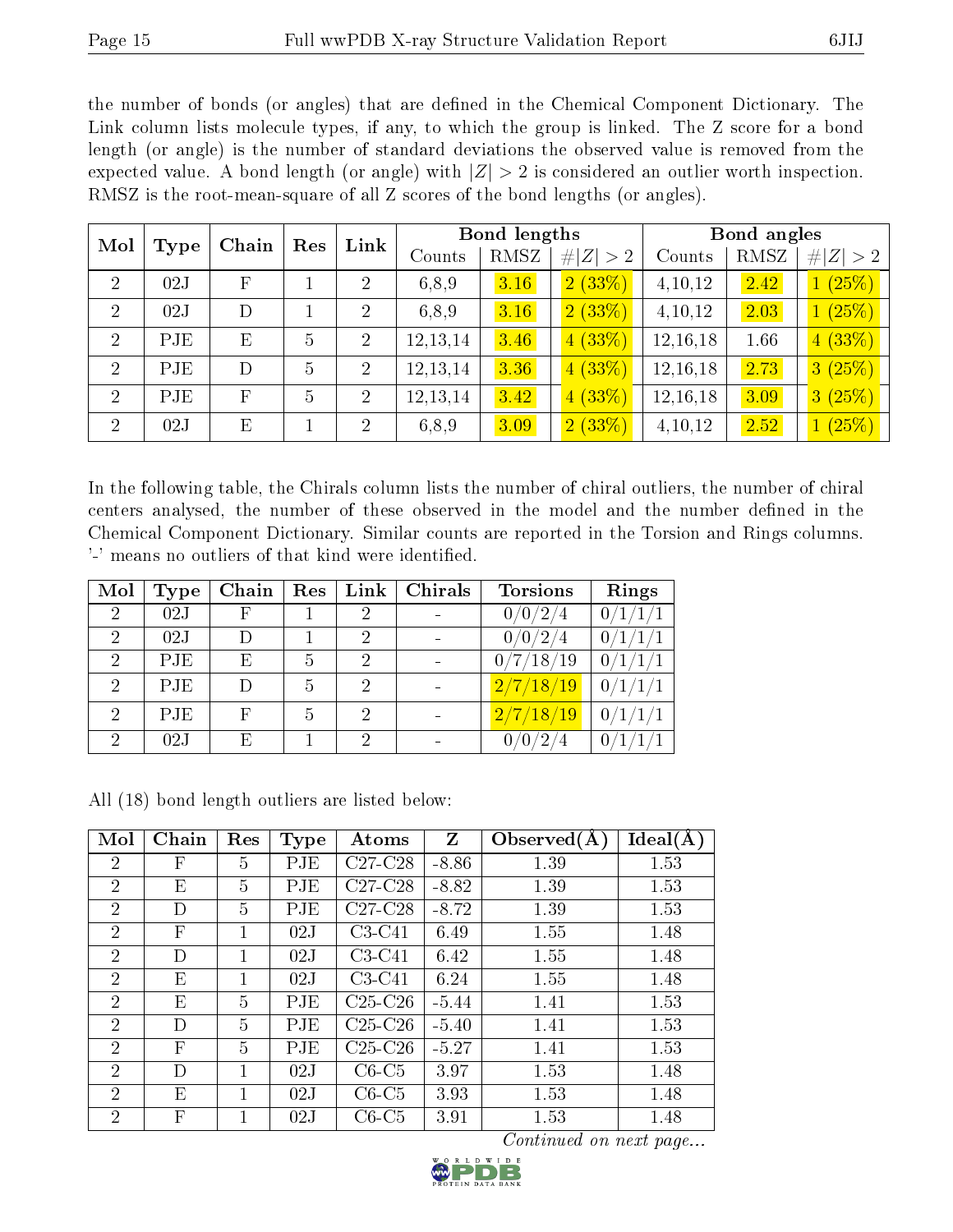|     | Continued from previous page |  |                        |                                 |         |             |                     |  |  |
|-----|------------------------------|--|------------------------|---------------------------------|---------|-------------|---------------------|--|--|
| Mol | Chain                        |  | $\mid$ Res $\mid$ Type | Atoms                           | $Z_{-}$ | Observed(A) | $\text{Ideal}(\AA)$ |  |  |
|     |                              |  | PJE.                   | $C28-N6$                        | 3.74    | 1.54        | 1.46                |  |  |
|     | F.                           |  | PJE.                   | $C28-N6$                        | 3.68    | 1.53        | 1.46                |  |  |
|     |                              |  | P.IE                   | C <sub>28</sub> -N <sub>6</sub> | 3.67    | 1 53        |                     |  |  |

All (13) bond angle outliers are listed below:

| Mol            | Chain                     | Res            | <b>Type</b> | Atoms         | Z       | Observed( $^o$ | Ideal (°) |
|----------------|---------------------------|----------------|-------------|---------------|---------|----------------|-----------|
| $\overline{2}$ | F                         | 5              | PJE         | $C19-C20-C21$ | $-9.64$ | 110.63         | 124.41    |
| $\overline{2}$ | D                         | 5              | PJE         | $C19-C20-C21$ | $-8.18$ | 112.72         | 124.41    |
| $\overline{2}$ | E                         | 1              | 02J         | O42-C41-C3    | $-4.58$ | 119.88         | 124.22    |
| $\overline{2}$ | $\overline{F}$            | 1              | 02J         | O42-C41-C3    | $-4.35$ | 120.10         | 124.22    |
| 2              | D                         | 1              | 02J         | O42-C41-C3    | $-3.43$ | 120.98         | 124.22    |
| $\overline{2}$ | E                         | 5              | <b>PJE</b>  | $C19-C20-C21$ | 3.21    | 128.99         | 124.41    |
| 2              | E                         | 5              | PJE         | $C25-C26-C27$ | $-2.24$ | 109.08         | 117.31    |
| $\overline{2}$ | $\boldsymbol{\mathrm{F}}$ | 5              | PJE         | $C25-C26-C27$ | $-2.24$ | 109.08         | 117.31    |
| $\mathcal{P}$  | E                         | $\overline{5}$ | <b>PJE</b>  | $C28-N6-C29$  | $-2.23$ | 109.46         | 113.84    |
| $\overline{2}$ | E                         | 5              | <b>PJE</b>  | $O7-C22-C21$  | $-2.19$ | 118.18         | 125.67    |
| $\overline{2}$ | D                         | 5              | <b>PJE</b>  | $C25-C26-C27$ | $-2.13$ | 109.48         | 117.31    |
| 2              | D                         | 5              | <b>PJE</b>  | $C28-N6-C29$  | $-2.12$ | 109.67         | 113.84    |
| 2              | $\boldsymbol{\mathrm{F}}$ | 5              | PJE         | $C28-N6-C29$  | $-2.11$ | 109.69         | 113.84    |

2 E 5 PJE C21-C22 3.49 1.54 1.44 2 F 5 PJE C21-C22 3.17 1.53 1.44 2 D 5 PJE C21-C22 3.10 1.53 1.44

There are no chirality outliers.

All (4) torsion outliers are listed below:

| Mol     | Chain | Res | <b>Type</b>  | Atoms             |
|---------|-------|-----|--------------|-------------------|
|         |       | h   | <b>PJE</b>   | $C20-C21-C22-C7$  |
| $\cdot$ |       | h   | P.IE         | $C20-C21-C22-C7$  |
|         | H     | ۰,  | P.IE         | $C20-C19-C25-C26$ |
|         |       |     | $P_{\rm 1E}$ | $C20-C19-C25-C26$ |

There are no ring outliers.

2 monomers are involved in 3 short contacts:

|  |  | Mol   Chain   Res   Type   Clashes   Symm-Clashes |
|--|--|---------------------------------------------------|
|  |  |                                                   |
|  |  |                                                   |

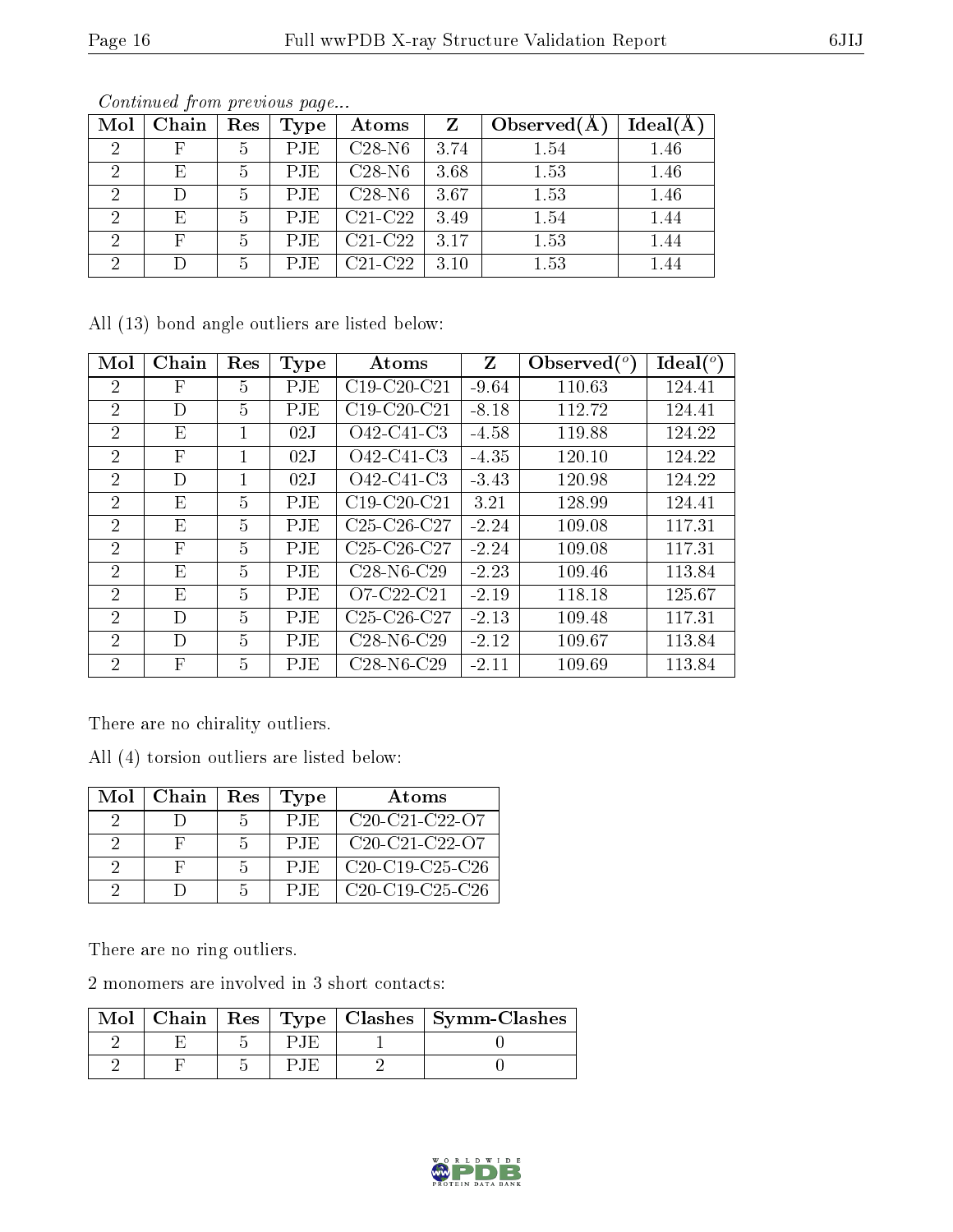#### 5.5 Carbohydrates  $(i)$

There are no carbohydrates in this entry.

## 5.6 Ligand geometry  $(i)$

There are no ligands in this entry.

## 5.7 [O](https://www.wwpdb.org/validation/2017/XrayValidationReportHelp#nonstandard_residues_and_ligands)ther polymers  $(i)$

There are no such residues in this entry.

#### 5.8 Polymer linkage issues  $(i)$

There are no chain breaks in this entry.

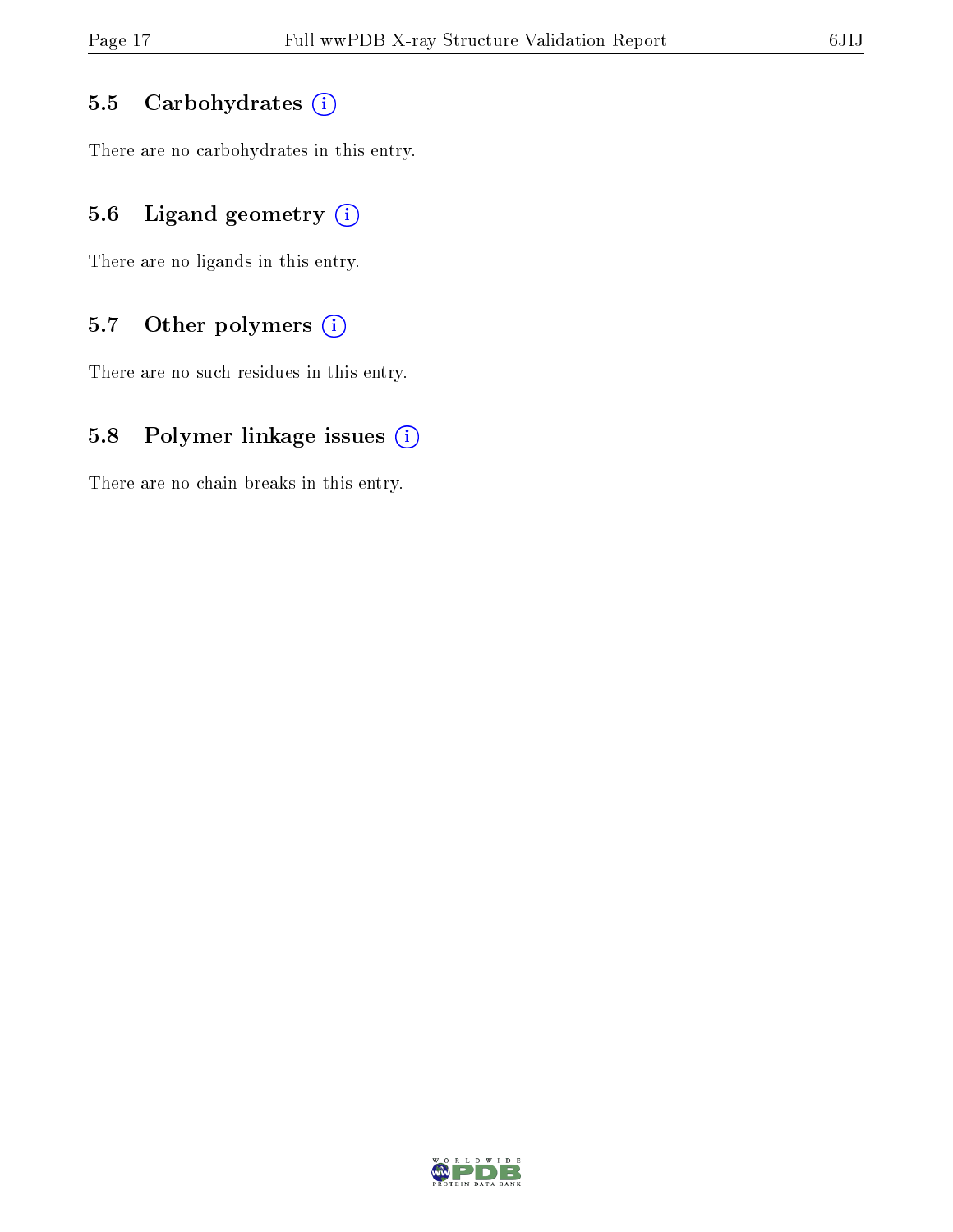# 6 Fit of model and data  $(i)$

## 6.1 Protein, DNA and RNA chains  $(i)$

In the following table, the column labelled  $#RSRZ> 2'$  contains the number (and percentage) of RSRZ outliers, followed by percent RSRZ outliers for the chain as percentile scores relative to all X-ray entries and entries of similar resolution. The OWAB column contains the minimum, median,  $95<sup>th</sup>$  percentile and maximum values of the occupancy-weighted average B-factor per residue. The column labelled ' $Q< 0.9$ ' lists the number of (and percentage) of residues with an average occupancy less than 0.9.

| Mol           | Chain         | Analysed        | ${ <\hspace{-1.5pt}{\mathrm{RSRZ}}\hspace{-1.5pt}>}$ | $\#\text{RSRZ}{>}2$                                          | $OWAB(A^2)$     | $Q<$ 0.9 |
|---------------|---------------|-----------------|------------------------------------------------------|--------------------------------------------------------------|-----------------|----------|
|               | А             | $297/301(98\%)$ | 0.17                                                 | $9(3\%)$<br>50<br>47                                         | 44, 64, 88, 102 |          |
|               | B             | $297/301(98\%)$ | $-0.02$                                              | $5(1\%)$<br>70<br>67                                         | 41, 62, 84, 101 | $\Omega$ |
|               | $\mathcal{C}$ | $298/301(99\%)$ | 0.15                                                 | $12(4\%)$<br>38<br>34                                        | 43, 63, 94, 108 |          |
| 2             | D             | $3/6$ (50%)     | $-0.22$                                              | $\vert$ 100 $\vert$<br>$\vert$ 100 $\vert$<br>$\overline{0}$ | 58, 58, 58, 64  |          |
| $\mathcal{D}$ | E             | $3/6$ (50%)     | 0.47                                                 | 100<br>$\vert$ 100 $\vert$<br>$\overline{0}$                 | 68, 68, 70, 77  |          |
| $\mathcal{D}$ | F             | $3/6$ (50%)     | 0.35                                                 | 100<br>$\vert$ 100<br>0 <sup>1</sup>                         | 72, 72, 74, 78  | $\Omega$ |
| All           | All           | 901/921(97%)    | 0.10                                                 | $(2\%)$<br>51<br>48<br>26                                    | 41, 63, 90, 108 |          |

All (26) RSRZ outliers are listed below:

| Mol            | Chain              | $\operatorname{Res}% \left( \mathcal{N}\right) \equiv\operatorname{Res}(\mathcal{N}_{0})\cap\mathcal{N}_{1}$ | Type                    | <b>RSRZ</b>      |
|----------------|--------------------|--------------------------------------------------------------------------------------------------------------|-------------------------|------------------|
| $\overline{1}$ | А                  | 152                                                                                                          | <b>GLY</b>              | 5.1              |
| $\mathbf{1}$   | $\boldsymbol{A}$   | 47                                                                                                           | <b>MET</b>              | 4.0              |
| $\mathbf{1}$   | $\overline{\rm A}$ | 191                                                                                                          | <b>LEU</b>              | 3.8              |
| $\overline{1}$ | $\boldsymbol{A}$   | 58                                                                                                           | $\rm{ARG}$              | 3.7              |
| $\mathbf{1}$   | B                  | 58                                                                                                           | $\overline{\text{ARG}}$ | 3.4              |
| $\mathbf{1}$   | $\overline{\rm C}$ | 236                                                                                                          | <b>GLY</b>              | 3.4              |
| $\overline{1}$ | $\overline{\rm C}$ | 230                                                                                                          | $\overline{\text{VAL}}$ | 3.4              |
| $\overline{1}$ | A                  | 297                                                                                                          | <b>GLY</b>              | 3.3              |
| $\mathbf{1}$   | A                  | 230                                                                                                          | <b>VAL</b>              | 3.2              |
| $\mathbf{1}$   | $\boldsymbol{B}$   | 191                                                                                                          | LEU                     | $3.\overline{1}$ |
| $\mathbf{1}$   | $\overline{\rm C}$ | 282                                                                                                          | PHE                     | 2.9              |
| $\overline{1}$ | $\overline{\rm A}$ | 45                                                                                                           | SER                     | 2.7              |
| $\overline{1}$ | $\overline{C}$     | 226                                                                                                          | $\operatorname{GLU}$    | 2.7              |
| $\mathbf{1}$   | $\overline{\rm C}$ | 276                                                                                                          | <b>ILE</b>              | 2.6              |
| $\mathbf{1}$   | $\overline{\rm C}$ | 234                                                                                                          | THR                     | 2.6              |
| $\mathbf{1}$   | $\overline{\rm C}$ | 267                                                                                                          | <b>LEU</b>              | 2.6              |
| $\mathbf{1}$   | $\overline{C}$     | 264                                                                                                          | ILE                     | 2.4              |
| $\mathbf{1}$   | Β                  | 297                                                                                                          | GLY                     | 2.4              |
| $\mathbf{1}$   | А                  | 98                                                                                                           | <b>LYS</b>              | 2.3              |